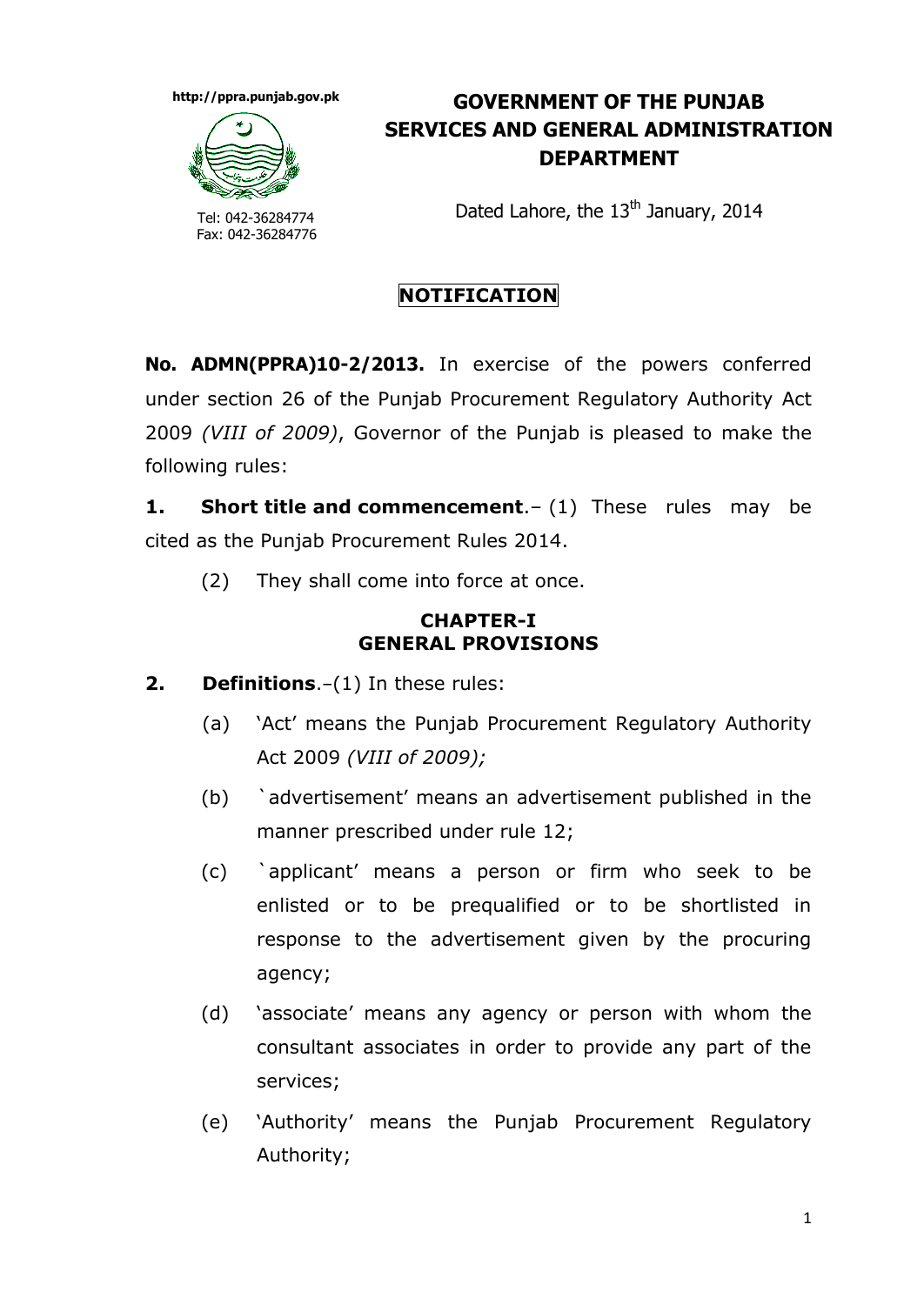- (f) "bid" means a tender or an offer, in response to an invitation, by a person, consultant, firm, company or an organization expressing his or its willingness to undertake a specified task at a price;
- (g) "biding document" means a document or a set of documents prescribing the quantity, quality, characteristics, conditions and procedures of the transactions prior to the actual procurement and on the basis of which bidders prepare their bids;
- (h) "bid security" means the bank guarantee or other form of security submitted by a bidder together with a bid to secure the obligations of the bidder participating in a bidding proceedings;
- (i) "competitive bidding" means a procedure leading to the award of a contract whereby all the interested persons, firms, companies or organizations may bid for the contract;
- (j) "competent authority" means the head of the procuring agency or any other officer authorized to act as competent authority;
- (k) "completion date" means the date of completion of the procurement certified by the procuring agency;
- (l) "consultant" means a person or firm who or which is qualified by appropriate education and relevant experience for provision of consultancy services;
- (m) "consultancy services" means services requiring adequate technical expertise and financial capability in undertaking specific assignment or project and may be of an intellectual nature and differ from the other types of services directly connected with the procurement of goods and works in which the physical component of the activity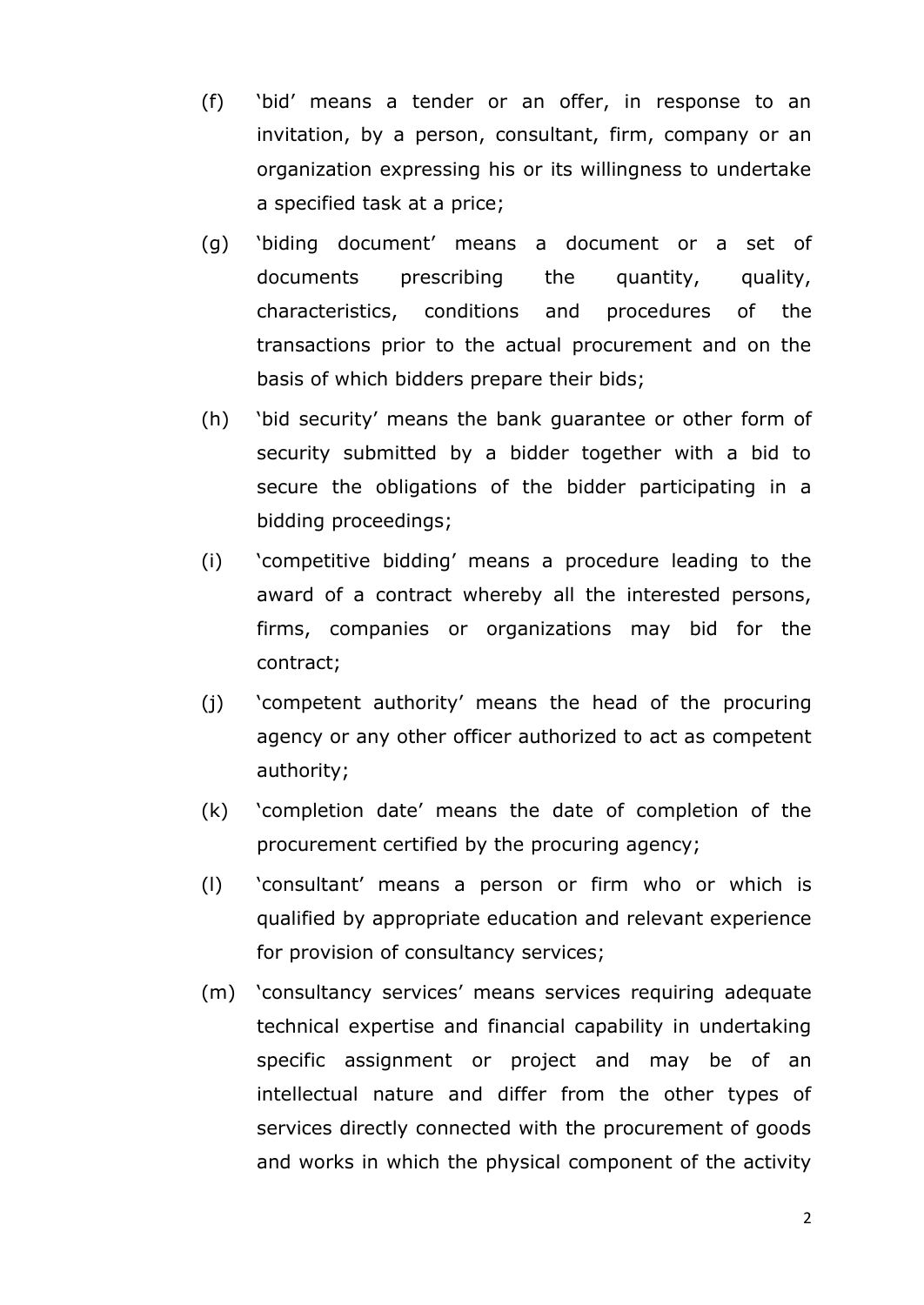is the main function and often involves equipment intensive assignments and may include:

- (i) advisory and review services;
- (ii) pre-investment or feasibility studies;
- (iii) construction supervision;
- (iv) management and related services, and
- (v) other technical services or special studies;
- (vi) design; and
- (vii) surveys and investigations;
- (n) "contract" means the agreement proposed to be entered into between the procuring agency and the successful bidder;
- (o) "contractor" means a person, firm, company or an organization who or which undertakes to supply goods, services or works and includes a consultant;
- 1 [**(p)** \*\*\*\*\*\*\*\*\*\*\*\*\*\*\*\*\*\*\*\*\*\*\*\*\*\*\*\*\*\*\*\*\*\*\*\*\*\*\*\*\*\*\*\*\*\*]
- (q) "emergency" means natural calamity, disaster, accident, war and operational emergency which may give rise to abnormal situation requiring prompt and immediate action to limit or avoid damage to person, property or the environment;
- (r) "evaluation committee" means a committee constituted by the procuring agency to evaluate tender or proposal to ascertain whether the bid"s proposal or tender correspond to the evaluation criteria formulated by the procuring agency;
- (s) "evaluation report" means the report prepared after the evaluation of tenders, quotations, expression of interest, or proposal;

 $\overline{a}$ <sup>1</sup> clause (p) omitted vide Notification No.S.O(Cabinet-I)2-9/2015 dated 06.01.2016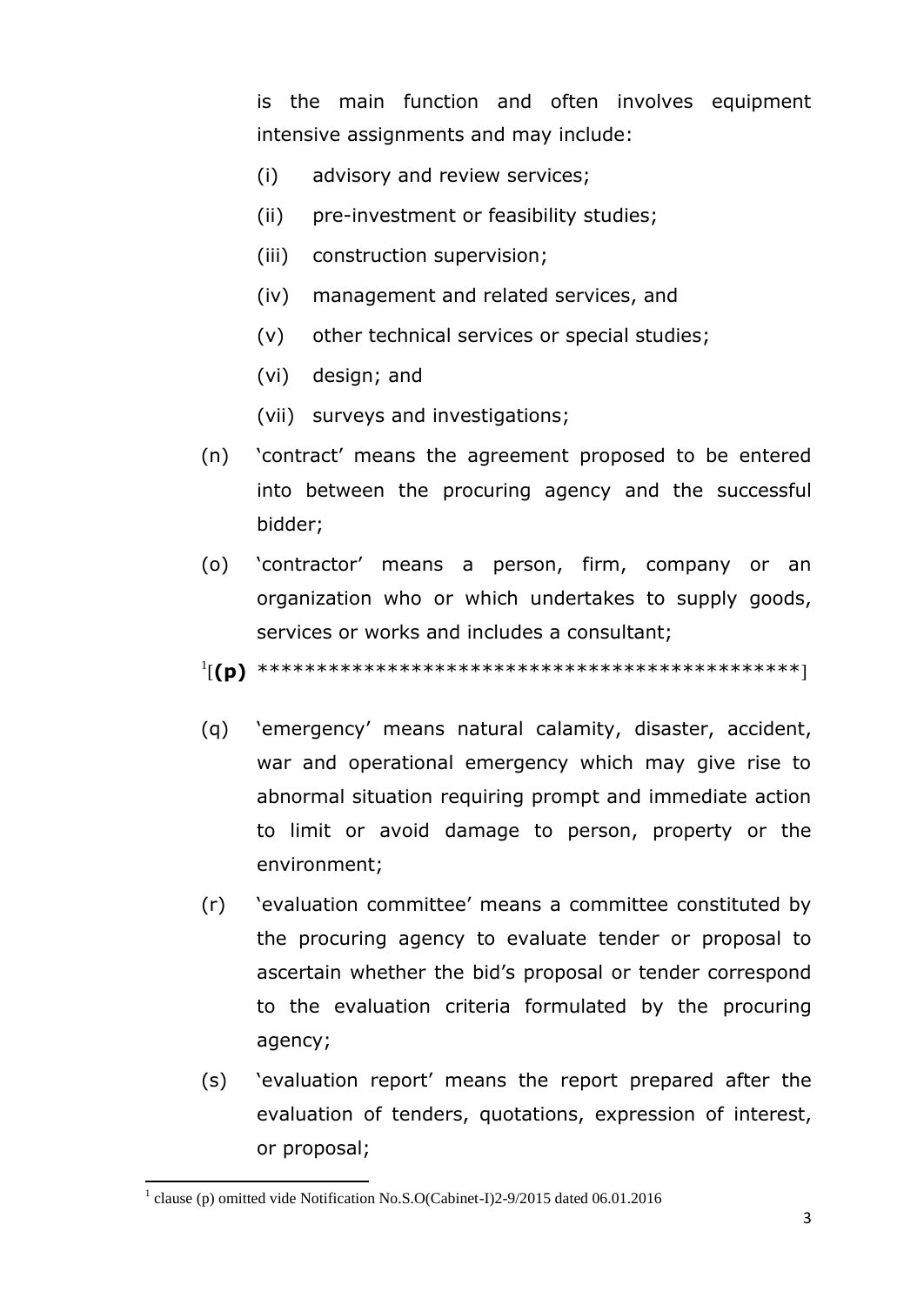- 2 [**(sa)**"framework contract" means a contract whereby the procurement is made for a certain volume or quantity of a particular good, a set of goods, services or works over a specific period against an agreed sum or rate per item or lump sum.]
- (t) "Government" means Government of the Punjab;
- $3$ [(u) 'large consultancy' means a consultancy where the cost of consultancy exceeds **two** million rupees for individual consultant and five million rupees for consulting firms and the duration of large consultancy for an individual consultant shall not exceed twelve months];
	- (v) lowest evaluated bid means:
		- (i) a bid most closely conforming to evaluation criteria and other conditions specified in the bidding document; and
		- (ii) having lowest evaluated cost;
- (w) "performance guarantee" means the bank guarantee or other form of security submitted by the contractor to secure obligations under the contract in accordance with the requirement in the bidding document;
- (x) "pre-qualification" means a procedure for demonstrating qualification as a pre-condition for being invited to tender;
- (y) "proposal" means the technical proposal or the financial proposal submitted by a bidder;
- (z) "repeat orders" means procurement of the same commodity from the same source;
- (aa) "responsive" means qualified for consideration on the basis of declared evaluation criteria and specified in the bid document or in the request for proposal;

 2 Inserted vide Notification No.ADMN(PPRA)10-2/2014 dated 11.03.2014

 $3$  in clause (u) the word "one" substituted with the word "two" vide Notification No.S.O(Cabinet-I)2-9/2015 dated 06.01.2016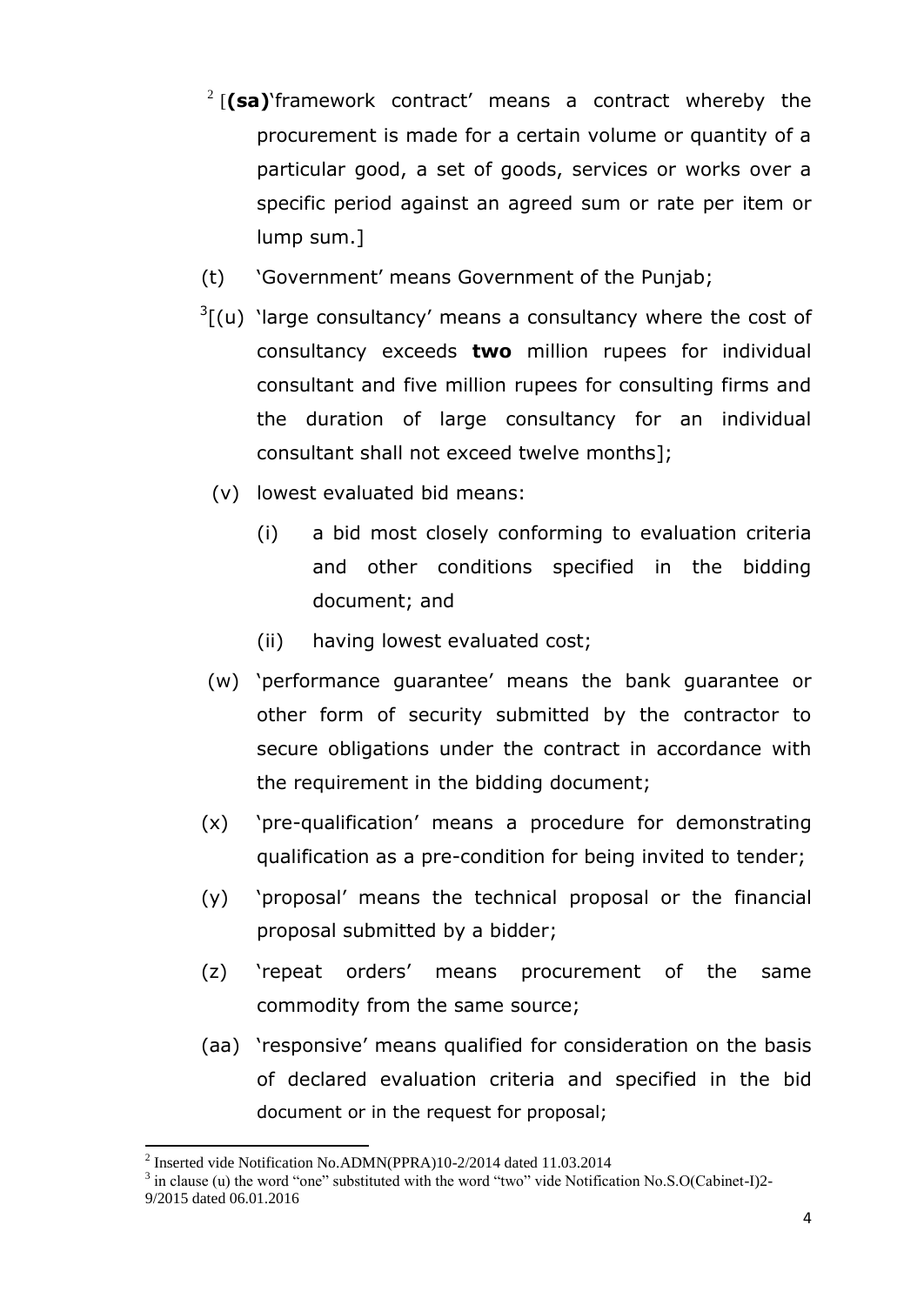- $\frac{4}{1}$ (ab) 'short consultancy' means consultancy where the cost of consultancy does not **exceed two** million rupees for individual consultant and five million rupees for consulting firms and duration of the short consultancies for an individual consultants shall not exceed six months];
- (ac) "supplier" means a person, firm, company or an organization who or which undertakes to supply goods, services or works;
- (ad) "urgency" means a limited timeline for the accomplishment of procurement which cannot be met through open and limited bidding method; and
- (ae) "value for money" means the best returns for each rupee spent in terms of quality, timeliness, reliability, after sales service, up-grade ability, price, source, and the combination of whole-life cost and quality to meet the procuring agency"s requirements.

(2) The expression used but not defined in these rules shall have the same meanings as is assigned to it in the Act.

5 [**3. Scope and applicability**.– Save as otherwise provided, these rules shall apply to all **public** procurements made by all procuring agencies whether within or outside the Punjab].

**4. Principles of procurements**.– A procuring agency, while making any procurement, shall ensure that the procurement is made in a fair and transparent manner, the object of procurement brings value for money to the procuring agency and the procurement process is efficient and economical.

**5. International commitments of the Government**.– If any provision of these rules is in conflict with any obligation or commitment of the Government arising out of an international

<sup>&</sup>lt;sup>4</sup> in clause (ab) The words "exceeds one" substituted with the words "exceed two" vide Notification No.S.O(Cabinet-I)2-9/2015 dated 06.01.2016

<sup>&</sup>lt;sup>5</sup> The word "public" inserted before the word "procurements" vide Notification No.S.O(Cabinet-I)2-9/2015 dated 06.01.2016.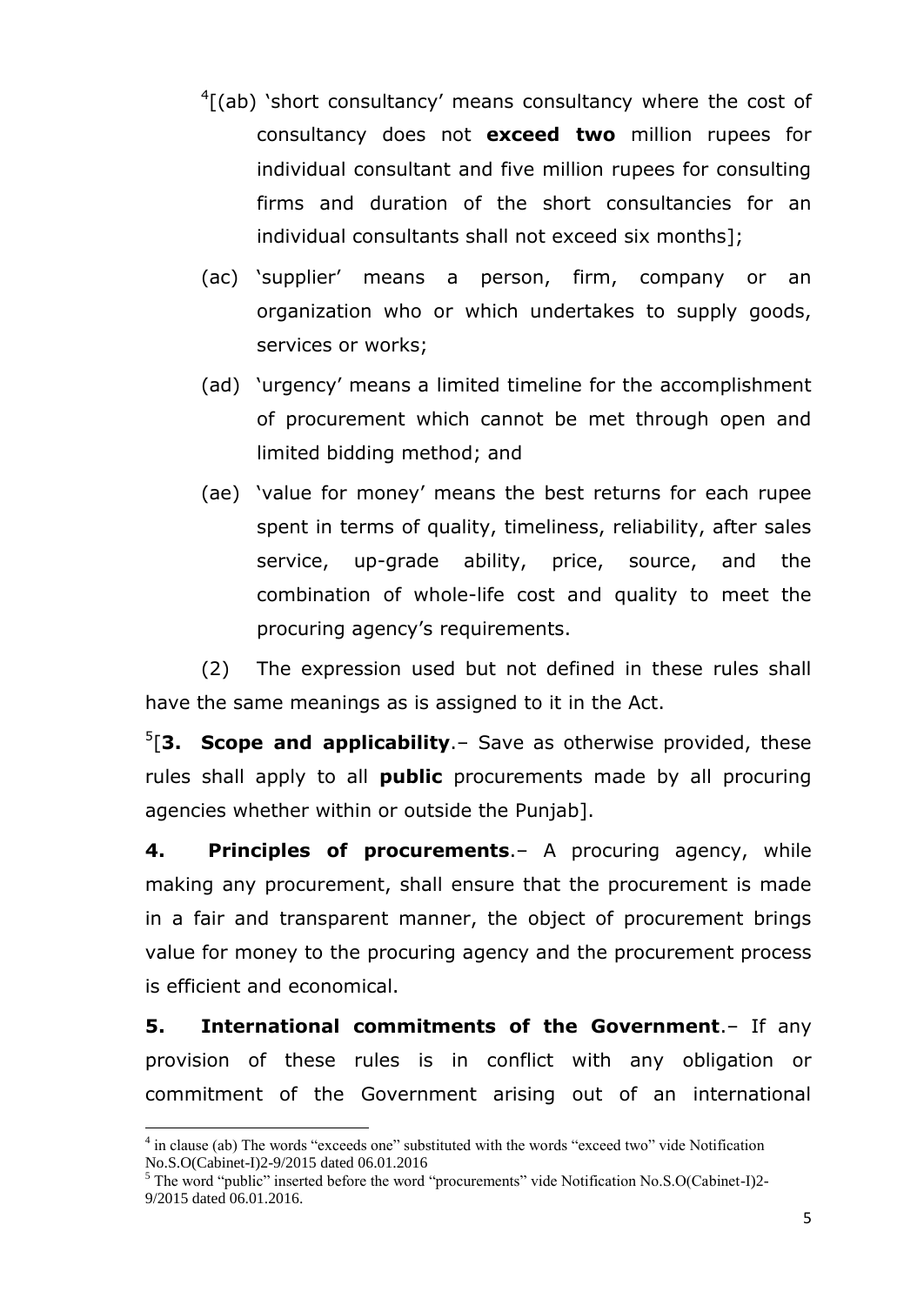agreement with a state or states, or any international financial institution, the provisions of such international agreement, to the extent of conflict, shall prevail.

**6. Language**.–(1) Subject to sub-rule (2), all communication and documentation relating to procurements of the Government shall either be in Urdu or English or both.

(2) When any procurement is required to be made from any state outside Pakistan, the language of that state may also be used in addition to Urdu or English but the original documentation for purposes of record, even in that case, shall be in Urdu or English and the translation in such other language may be used for any other purpose.

(3) In case of conflict, the original documentation on record shall prevail.

**7. Integrity pact**.– Procurement exceeding the limit specified in the regulations shall be subject to an integrity pact between the procuring agency and a contractor.

### **CHAPTER-II PROCUREMENT PLANNING**

**8. Procurement planning**.– A procuring agency shall, within one month from the commencement of a financial year, devise annual planning for all proposed procurements with the object of realistically determining the requirements of the procuring agency, within its available resources, delivery time or completion date and benefits that are likely to accrue to the procuring agency in future.

**9. Limitation on splitting of procurement**.– Save as otherwise provided and subject to the regulations, a procuring agency shall announce in an appropriate manner all proposed procurements for each financial year and shall proceed accordingly without any splitting or regrouping of the procurements so planned.

6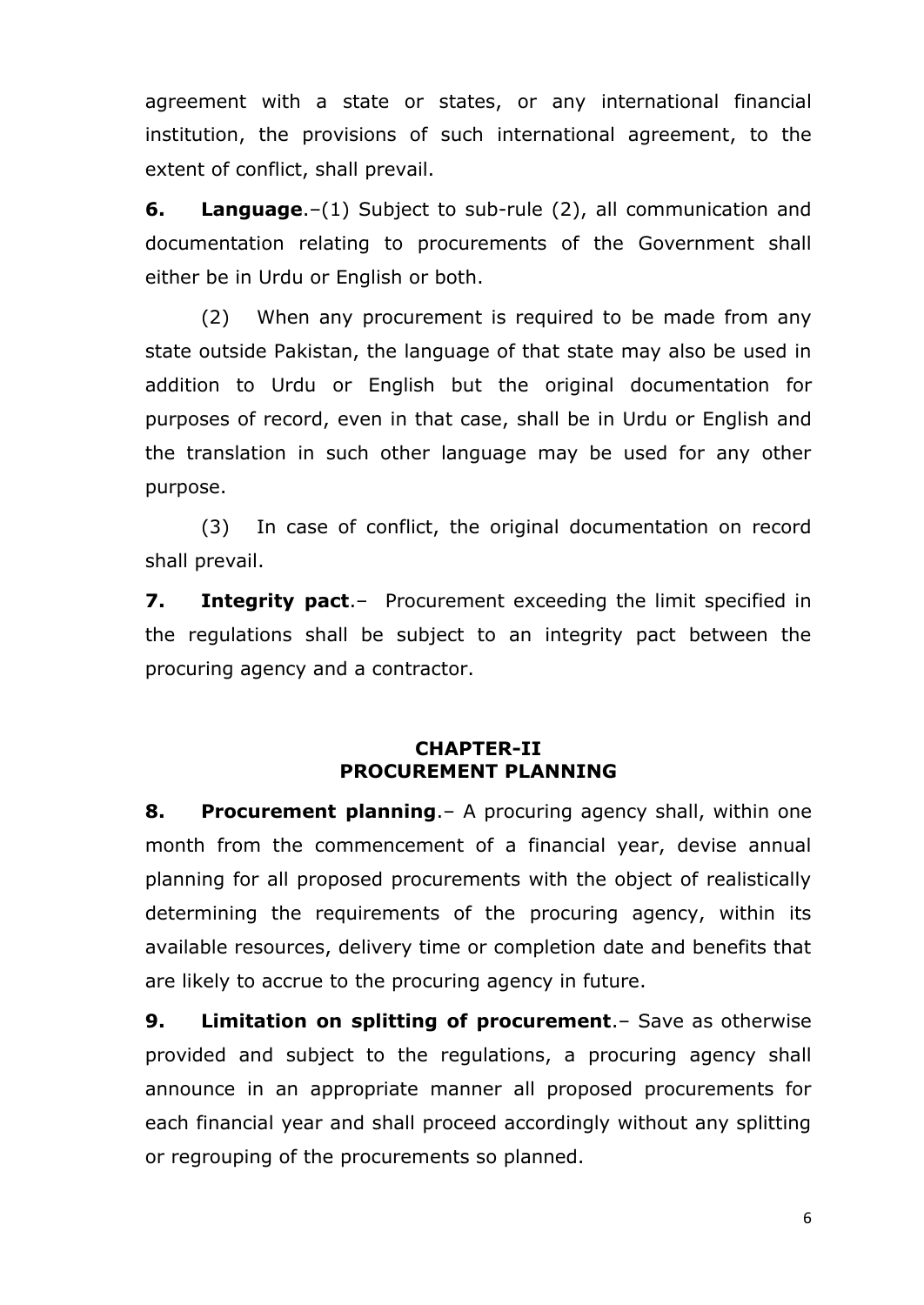(2) The procuring agency shall advertise in advance annual requirements for procurement on the website of the Authority as well as on its website.

**10. Specifications**.–(1) A procuring agency shall determine specifications in a manner to allow the widest possible competition which shall not favour any single contractor nor put others at a disadvantage.

(2) The specifications shall be generic and shall not include references to brand names, model numbers, catalogue numbers or similar other classifications but if the procuring agency is satisfied that the use of, or a reference to, a brand name or a catalogue number is essential to complete an otherwise incomplete specification, such use or reference shall be qualified with the words "or equivalent".

(3) The provisions contained in sub-rules (1) and (2) shall not apply to any procurement made by a procuring agency which is a public sector commercial concern on the demand of a private sector client specifying, in writing, a particular brand, model or classification of equipment, machinery or other objects.

**11. Approval mechanism**.– All procuring agencies shall provide clear authorization and delegation of powers for different categories of procurement and shall initiate procurements after prior approval of the competent authority.

#### **CHAPTER-III ADVERTISEMENT**

6 [**12. Method of advertisement**.– (1) **Save as otherwise provided in these rules**, a procuring agency shall advertise procurement of more than <sup>7</sup> [**two**] hundred thousand rupees and up to

<sup>&</sup>lt;sup>6</sup>The expression "Subject to rule 59" substituted with the expression "Save as otherwise provided in these rules" vide Notification No.S.O(Cabinet-I)2-9/2015 dated 06.01.2016.

 $^7$  The expression "one" substituted with the expression "two" vide Notification No. SO(Cab-I)2-9/2015 dated 17.08.2020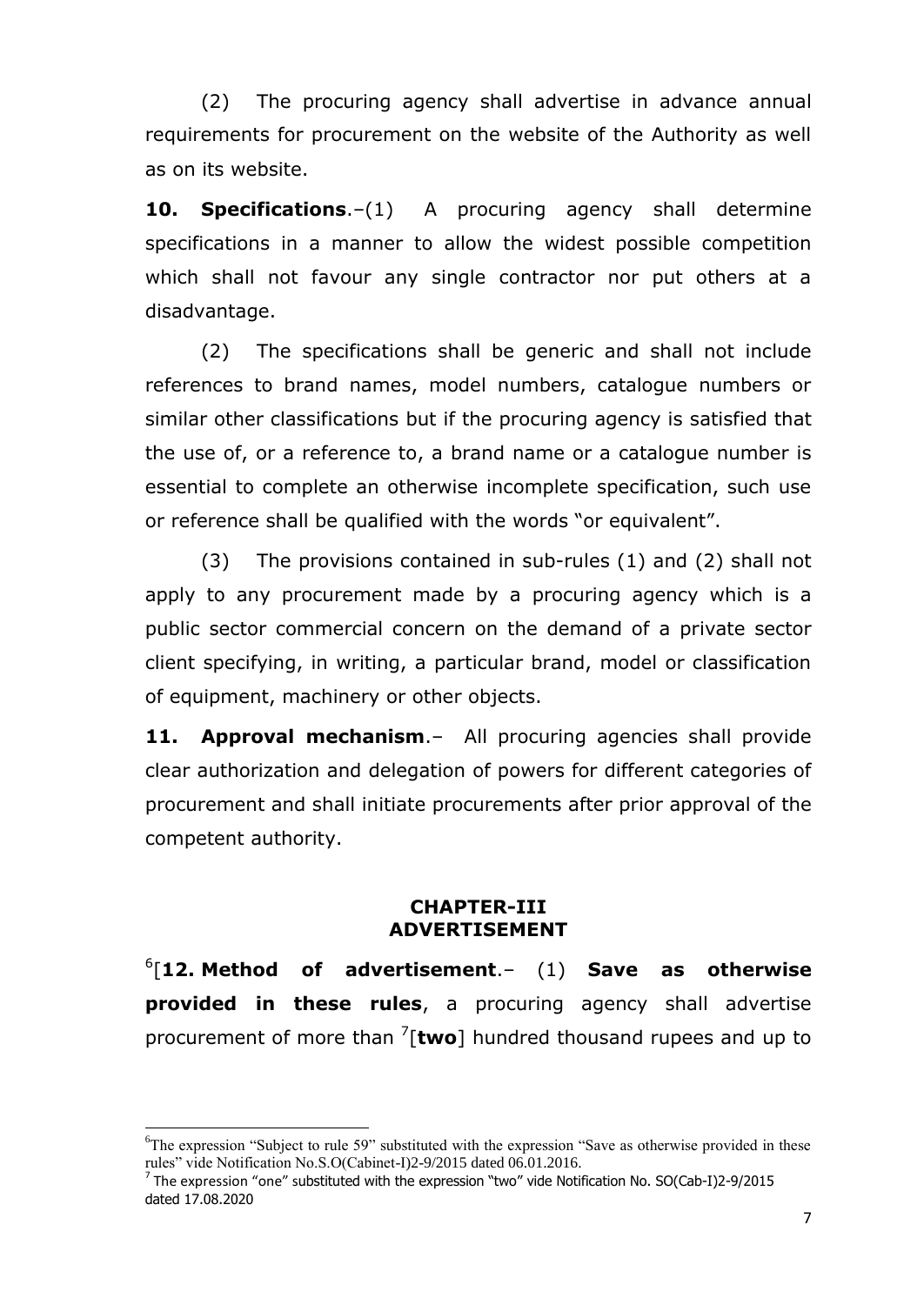the limit of <sup>8</sup> [**three**] million rupees on the website of the Authority in the manner and format specified by regulations but if deemed in public interest, the procuring agency may also advertise the procurement in at least one national daily newspaper].

(2) Subject to rule 13, any procurement exceeding <sup>9</sup> **[three million]** rupees shall be advertised on the website of the Authority, the website of the procuring agency, if any, and in at least two national daily newspapers of wide circulation, one in English and one in Urdu.

(4) A procuring agency shall ensure that the information posted on the website is complete for purposes for which it has been posted, and such information shall remain available on that website until the closing date for the submission of bids.

**13. Exceptions**.– The requirement of advertisement mentioned in rule 12, may be dispensed with after prior approval of the Authority in the following cases:

- (a) the proposed procurement pertains to national security and its publication may jeopardize or compromise the objectives of national security; and
- (b) the publication of advertisement or notice of the proposed procurement involves disclosure of information which is proprietary in nature or falls within the definition of intellectual property which is available from a single source.

**14. Response time**.– (1) The procuring agency may decide the response time for receipt of bids or proposals (including proposals for prequalification) from the date of publication of an advertisement or notice keeping in view the complexity of the procurement, availability and urgency but, in no circumstances, the response time shall be less

 $^8$  The expression "two" substituted with the expression "three" vide Notification No. SO(Cab-I)2-9/2015 dated 17.08.2020

<sup>9</sup> The expression "two" substituted with the expression "three" vide Notification No. SO(Cab-I)2-9/2015 dated 17.08.2020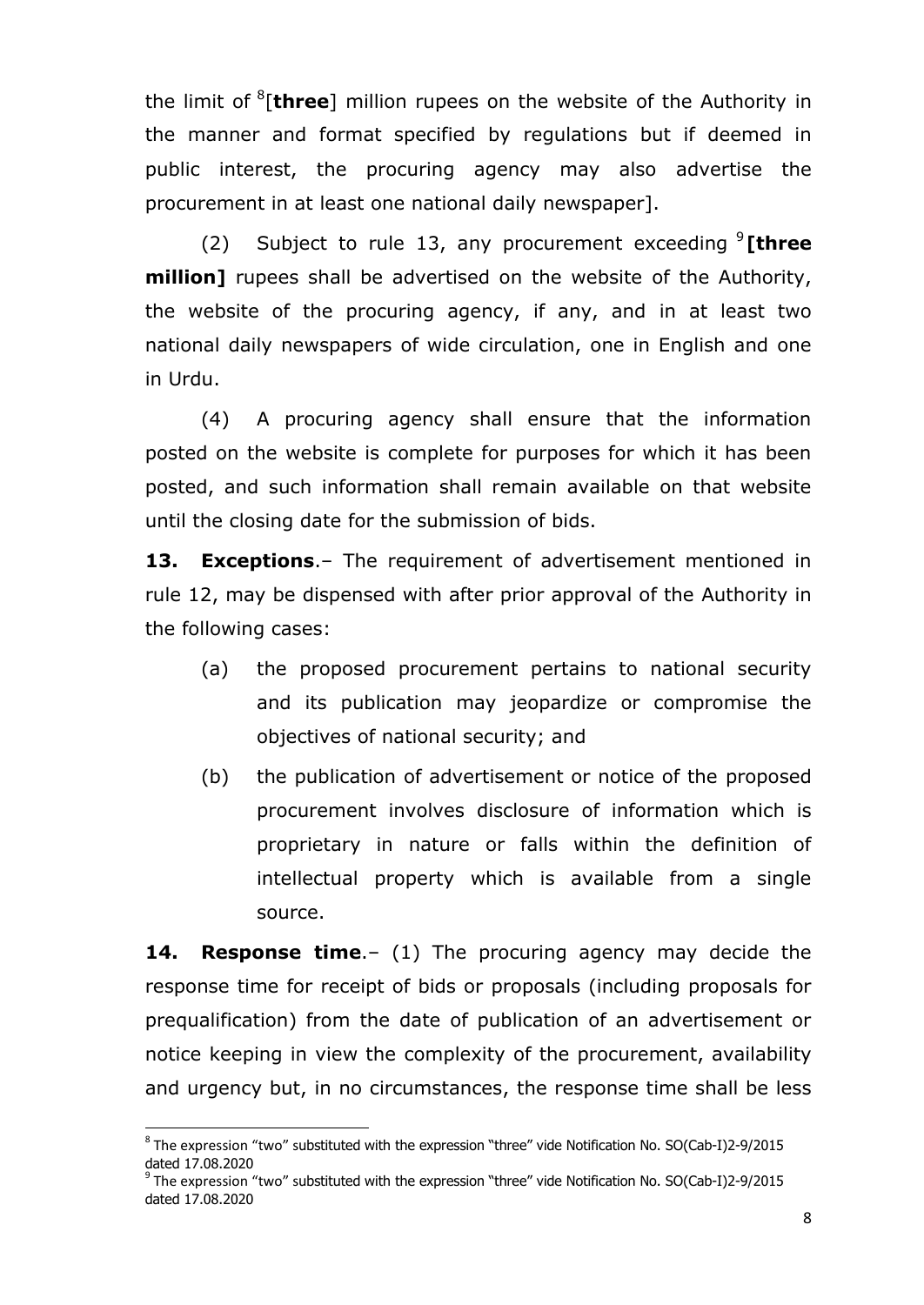than fifteen days for national competitive bidding and thirty days for international competitive bidding from the date of publication of advertisement or notice.

(2) All advertisements or notices shall expressly mention the response time allowed for the procurement along with the information for collection of bid documents which shall be issued till a given date, allowing sufficient time to complete and submit the bid by the closing date but the time limit shall not apply in case of an emergency procurement.

(3) The response time shall be calculated from the date of publication of the advertisement in a newspaper or on the website, whichever is later.

<sup>10</sup>[**15. Framework contract**.–(1) A procuring agency may procure goods, services or works through framework contract in order to ensure uniformity in the procurement].

(2) The procuring agency shall adopt any of the methods of procurement mentioned in these rules for purposes of entering into a framework contract.

### **CHAPTER-IV PREQUALIFICATION, QUALIFICATION, DISQUALIFICATION AND BLACKLISTING**

**16. Prequalification**.– (1) Subject to sub-rule (2), a procuring agency may, prior to floating the tenders or invitation to proposals or offers, engage in prequalification of bidders in case of services, civil works, turnkey projects and also in case of procurement of expensive and technically complex equipment to ensure that only technically and financially capable firms or persons having adequate managerial capacity are invited to submit bids.

 $^{10}$  Substituted vide Notification No. ADMN(PPRA)10-2/2014 dated 11.03.2014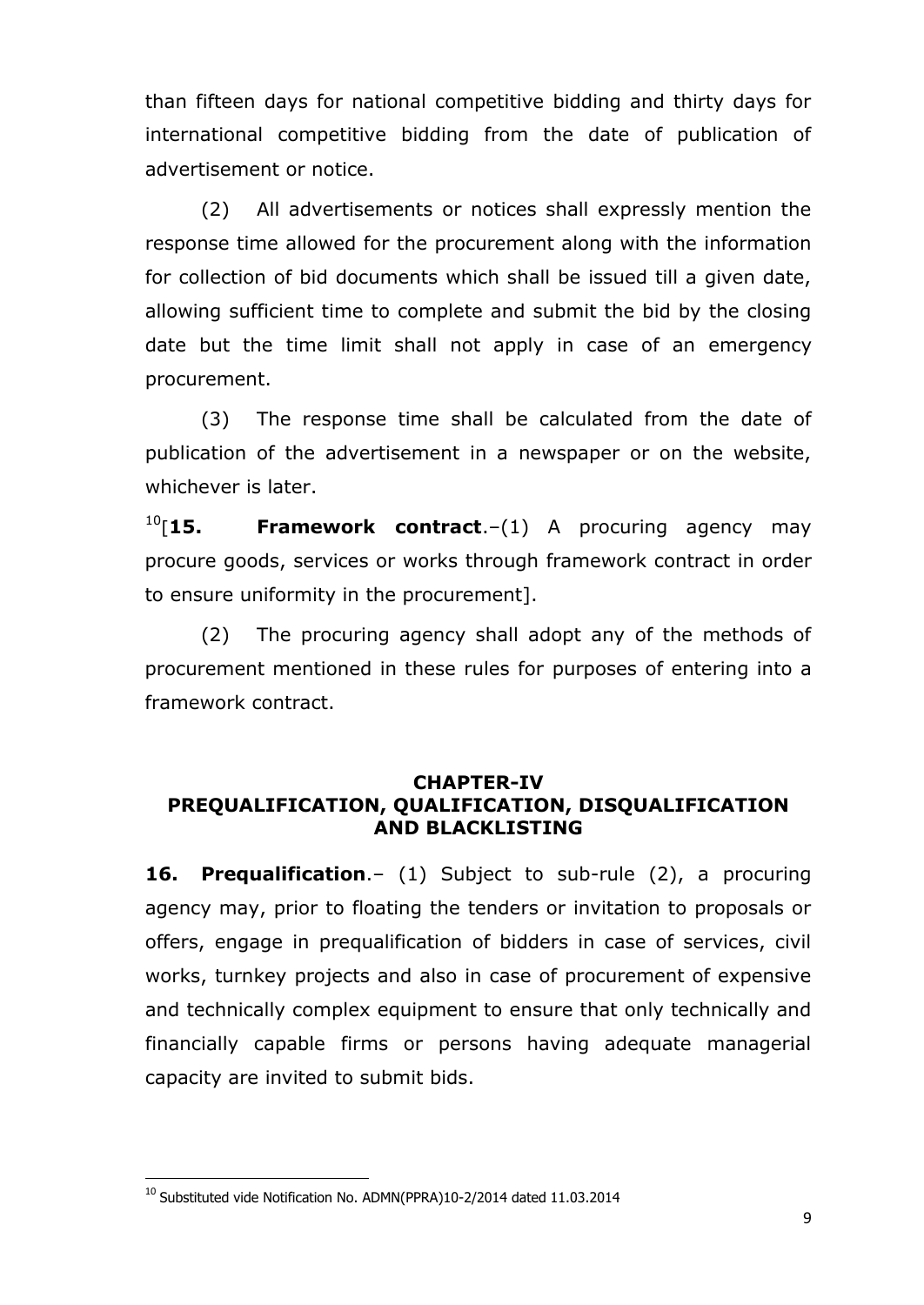(2) The procuring agency shall prequalify bidders under sub-rule (1) in case of procurement of goods of one hundred million rupees and above and large consultancy, except where a procuring agency, for reasons to be recorded in writing, dispenses with the requirement of prequalification of bidders.

(3) For purposes of the prequalification of bidders, a procuring agency shall take into consideration the following factors:

- (a) qualifications;
- (b) relevant experience and past performance;
- (c) capabilities with respect to personnel, equipment, and plant;
- (d) financial position;
- (e) appropriate managerial capability; and
- (f) any other factor that a procuring agency may deem relevant, not being inconsistent with these rules.

(4) The procuring agency shall ensure that the prequalification is based on the capacity of the interested parties to satisfactorily perform the services or works.

(5) In case of fast track projects where the time is the essence or where potential consultants are limited or the assignment is of a complex nature, the procuring agency may, after recording reasons and with the approval of Provincial Development Working Party, invite a request for proposals through public notice under rule 12.

<sup>11</sup>[**(6)** Notwithstanding anything contained in sub-rules (1) and (2), Planning and Development Department of the Government may shortlist the individual consultants, firms or companies involving legal, financial and technical expertise].

 $\overline{a}$ <sup>11</sup> Inserted vide Notification No. ADMN(PPRA)10-2/2014 dated 14.10.2014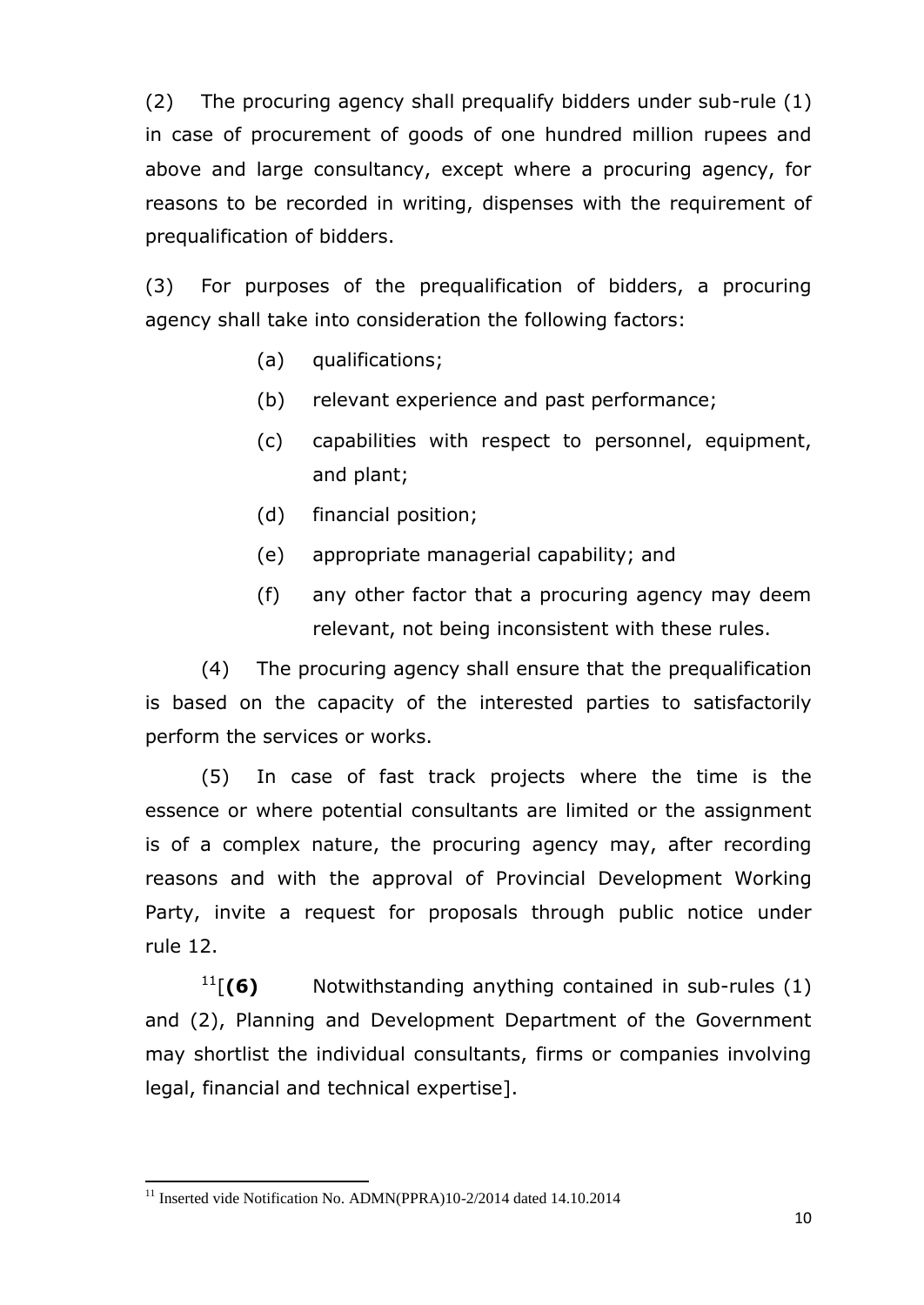<sup>12</sup>[**(7)** A procuring agency may, at the time of prequalification process consider any of the individual consultants, firms or companies shortlisted under sub-rule (6), after conducting the due evaluation process (technical or financial), in case where:

- (a) procuring agency lacks capacity of prequalification process;
- (b) sufficient time to take up the process of prequalification is not available; and
- (c) expertise acquired by individual consultant, firms or companies shortlisted under sub-rule (6) in line with the requirements of the procuring agency].

<sup>13</sup>[**(8)** Planning and Development Department of the Government shall:

- (a) before shortlisting process, in consultation with the key line departments, determine the parameters and selection criteria for shortlisting of individual consultants, firms or companies to be considered as consultant;
- (b) shortlist all such individual consultants, firms or companies only for one financial year through its notified committee strictly in accordance with the procedure provided under these rules;
- (c) shortlist atleast three individual consultants, firms or companies for each area of expertise;
- (d) upload the list of such shortlisted individual consultants, firms or companies on the website of Punjab Procurement Regulatory Authority and Planning and Development Department of the Government for the consumption of public sector organizations; and

<sup>&</sup>lt;sup>12</sup> Inserted vide Notification No. ADMN(PPRA)10-2/2014 dated 14.10.2014

<sup>&</sup>lt;sup>13</sup> Inserted vide Notification No. ADMN(PPRA)10-2/2014 dated 14.10.2014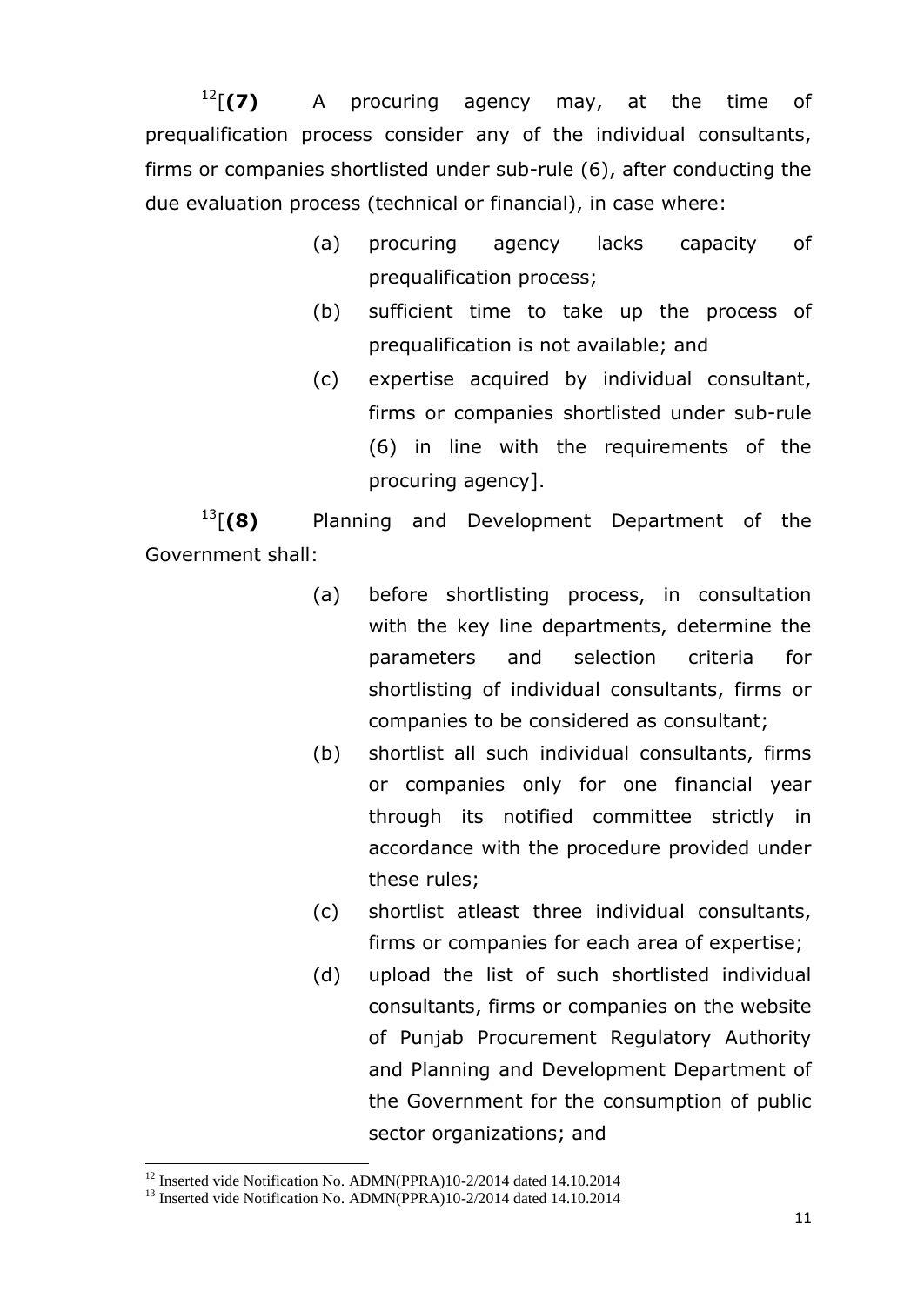# (e) circulate the list to all the public sector organizations].

<sup>14</sup>[**(9)** A procuring agency intending to use the facility of shortlisted individual consultants, firms or companies, while taking up the process of procurement, shall invite technical or financial bids from all such shortlisted individual consultants, firms or companies as per requirement of the procuring agency].

<sup>15</sup>[**(10)** A procuring agency may select a consultant under this rule and where this rule is silent about any selection process, it shall adopt the selection process of a consultant provided in other rules].

<sup>16</sup>[(11) Notwithstanding anything contained in these rules, the Government, on the recommendations of the Authority, may by notification direct that the organizations pre-qualified by an administrative department for the procurement mentioned in the notification, may be espoused by a procuring agency under the administrative control of that department or by such other department or procuring agency as mentioned in the notification];

**17. Prequalification process**.– (1) The procuring agency engaging in prequalification shall announce, in the prequalification documents, all information required for prequalification including instructions for preparation and submission of the prequalification documents, evaluation criteria, list of documentary evidence required by contractors to demonstrate their respective qualifications and any other information that the procuring agency deems necessary for prequalification.

(2) The procuring agency shall provide a set of prequalification documents to any contractor, on request and subject to payment of

<sup>&</sup>lt;sup>14</sup> Inserted vide Notification No. ADMN(PPRA)10-2/2014 dated 14.10.2014

<sup>&</sup>lt;sup>15</sup> Inserted vide Notification No. ADMN(PPRA)10-2/2014 dated 14.10.2014

<sup>&</sup>lt;sup>16</sup> in rule 16 after sub rule (10) the new sub rule (11) inserted vide Notification No. S.O(Cab-I)2-9/2015 dated 02.02.2017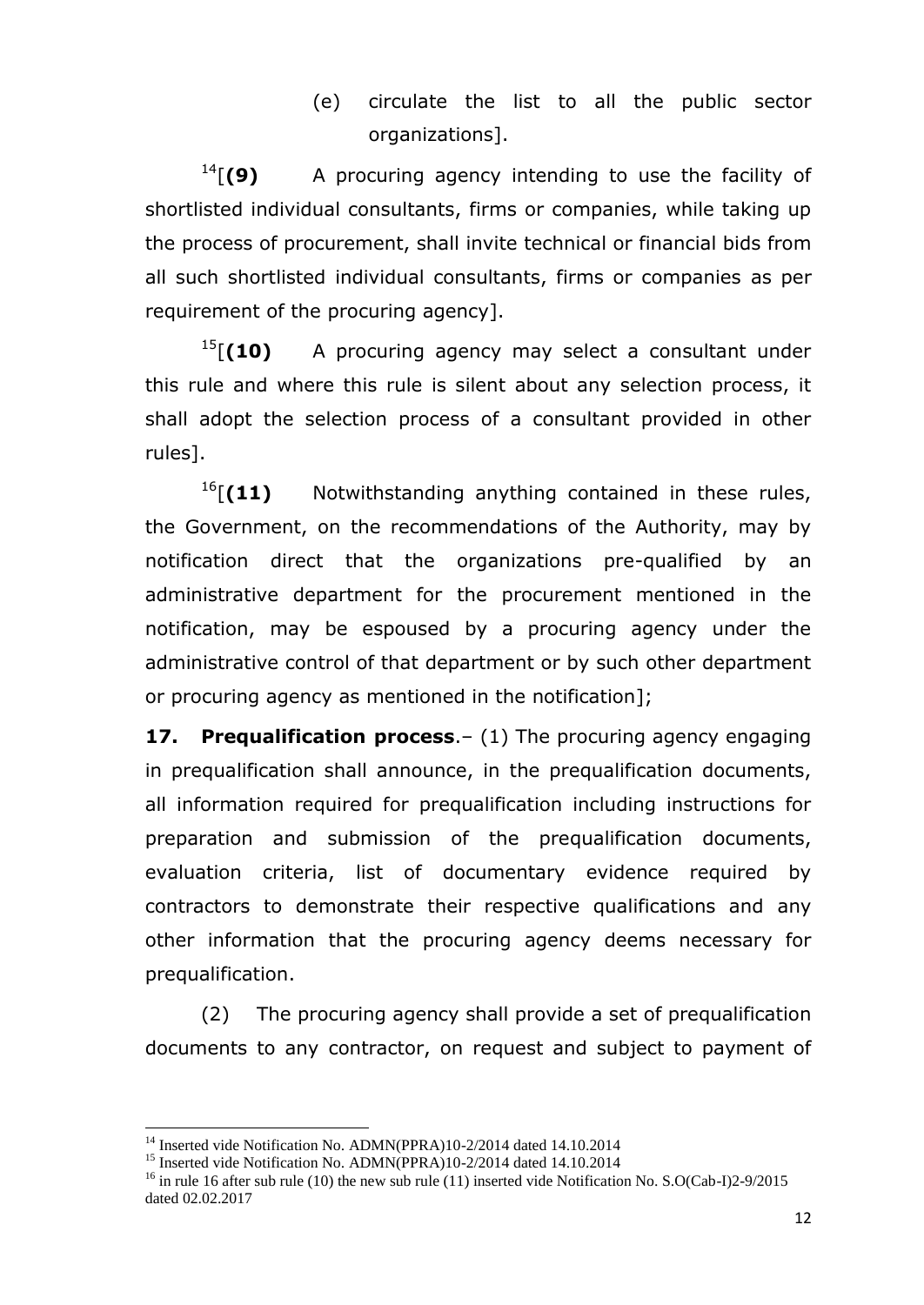such price as the procuring agency may determine to defray the cost on account of printing and provision of the document.

(3) The procuring agency shall promptly inform the contractor who has applied for the prequalification whether or not he has been prequalified and shall, on request from the applicant who had applied for prequalification, a list of contractors who have been prequalified.

(4) On a request, the procuring agency shall communicate to the contractor who has not been prequalified the reasons for not prequalifying the contractor.

(5) Only the prequalified contractors shall be entitled to participate in the subsequent procurement proceedings.

**18. Qualification**.– A procuring agency, at any stage of the procurement proceedings, having credible reasons for, or prima facie evidence of, any defect in the capacity or otherwise of a contractor, whether or not prequalified, may require the contractor to provide such further information concerning the professional, technical, financial, legal or managerial competence as the procuring agency may decide.

**19. Disqualification**.– The procuring agency shall disqualify a contractor on the ground that he had provided false, fabricated or materially incorrect information.

**20. Declaration of ineligibility**.– (1) Subject to rule 21, the procuring agency may, after providing an opportunity of hearing, declare, through a notification, an applicant for prequalification as ineligible for participating in any public procurement process of the organization for such period as it may determine on account of his engaging, directly or through an agent, in <sup>17</sup>[**corrupt practice**].

(2) A copy of the notification shall be provided to the affected person and to the Authority.

<sup>&</sup>lt;sup>17</sup> The words "corrupt or fraudulent practice" substituted with the word "corrupt practice" vide Notification No.S.O(Cabinet-I)2-9/2015 dated 06.01.2016.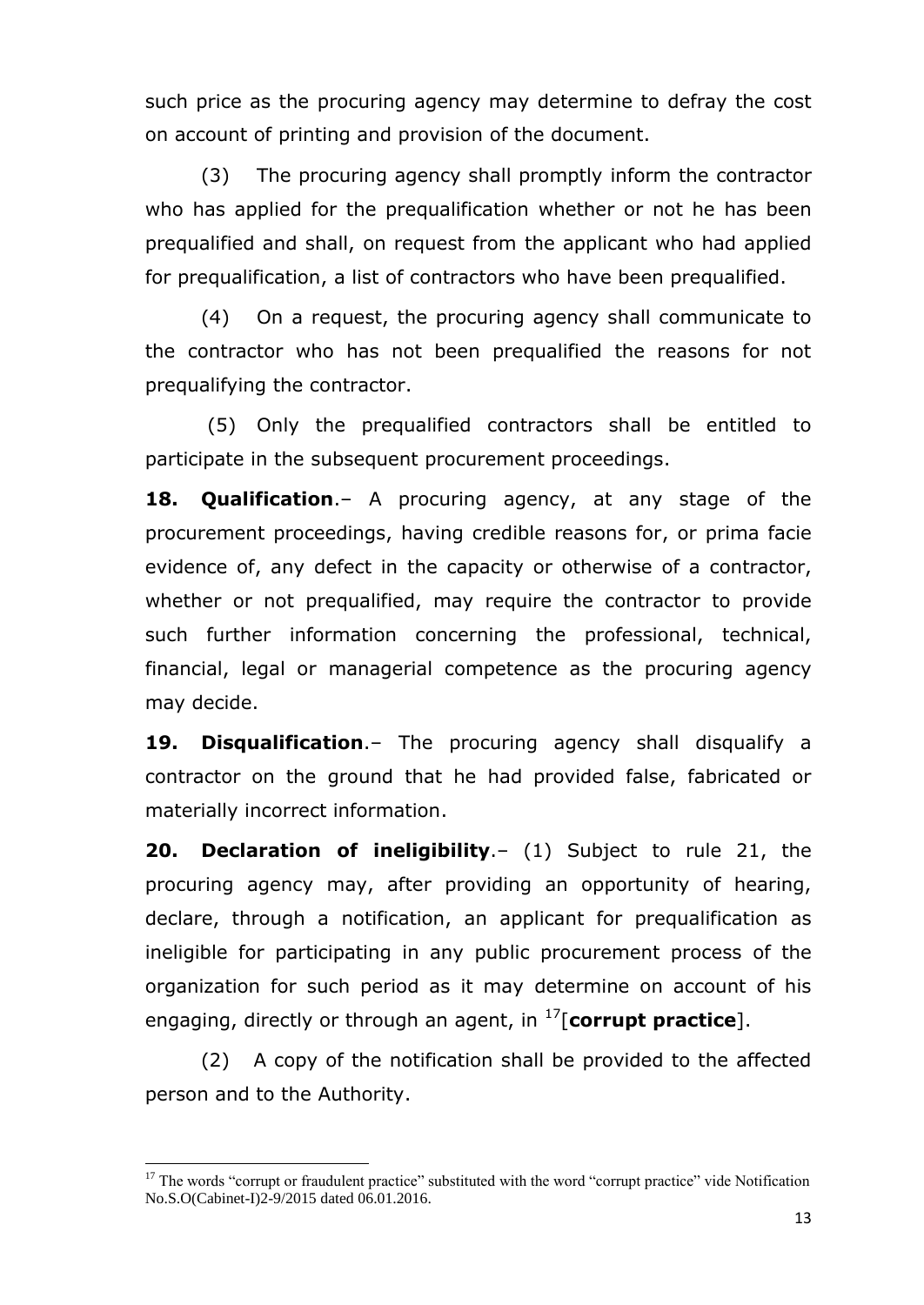<sup>18</sup>[**21. Blacklisting**.–(1) A procuring agency may, for a specified period, debar a bidder or contractor from participating in any public procurement process of the procuring agency, if the bidder or contractor has:

> (a) acted in a manner detrimental to the public interest or good practices;

> (b) consistently failed to perform his obligation under the contract;

(c) not performed the contract up to the mark; or

(d) indulged in any corrupt practice.

(2) If a procuring agency debars a bidder or contractor under sub-rule (1), the procuring agency:

> (a) shall forward the decision to the Authority for publication on the website of the Authority; and

> (b) may request the Authority to debar the bidder or contractor for procurement of all procuring agencies.

(3) The Managing Director may debar a bidder or contractor of any procuring agency from participating in any public procurement process of all or some of the procuring agencies for such period as the Managing Director may determine.

(4) Any person aggrieved by a declaration made under rule 20 or a decision under sub-rule (1) of this rule may, within thirty days from the date of the publication of the information on the website of the Authority, file a representation before the Managing Director and the Managing Director may pass such order on the representation as he may deem fit.

(5) Any person or procuring agency aggrieved by an order under sub-rule (3) or (4) may, within thirty days of the order, file a

<sup>&</sup>lt;sup>18</sup> for rule 21 the above shall be substituted vide Notification No.S.O(Cabinet-I)2-9/2015 dated 06.01.2016.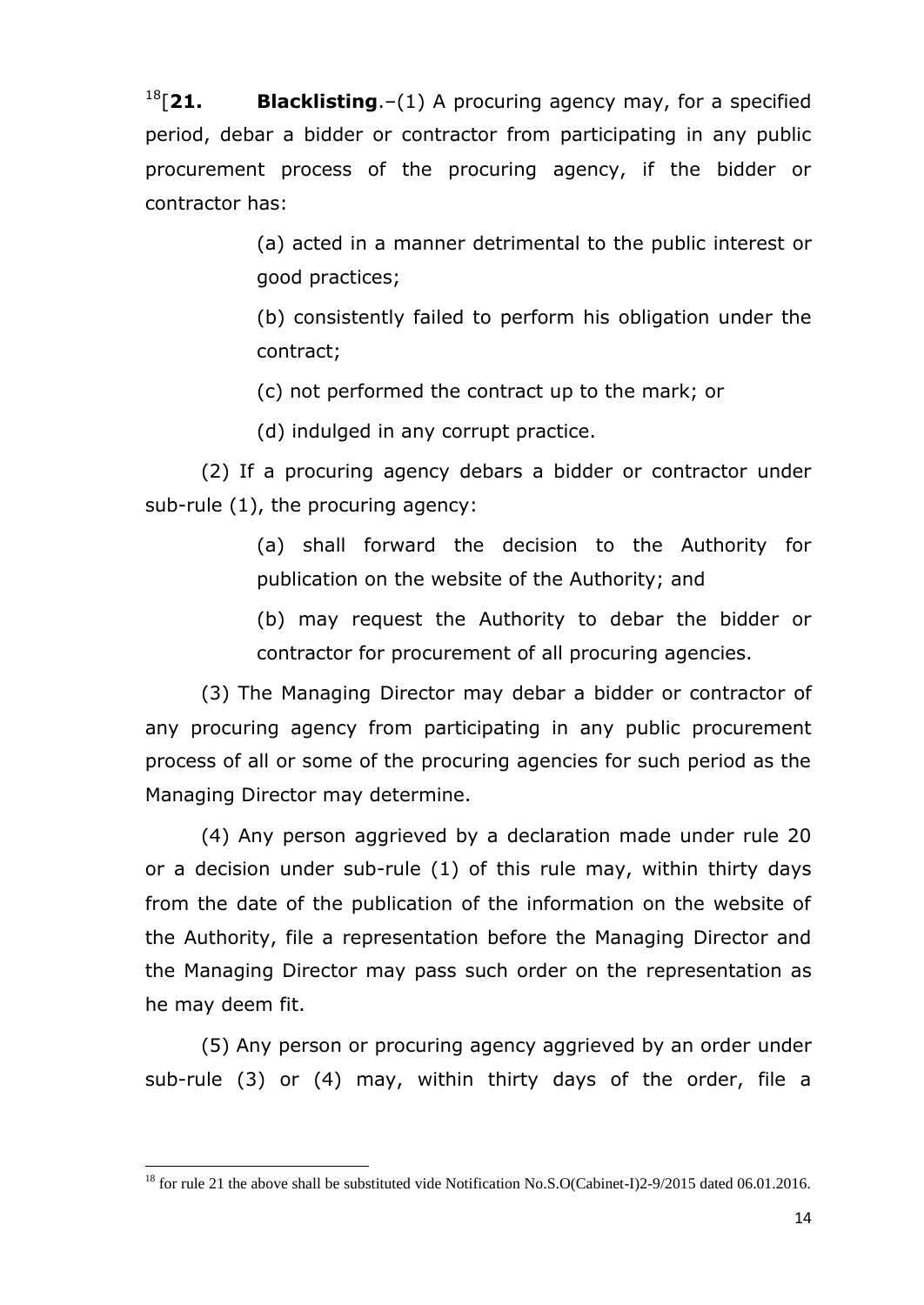representation before the Chairperson and the Chairperson may pass such order on the representation as he may deem appropriate.

(6) The mechanism or process for barring a bidder or contractor from participating in procurement process of a procuring agency, procuring agencies and a representation under this rule is specified in the Schedule appended to these rules];

## **CHAPTER-V**

## **METHODS OF PROCUREMENT**

<sup>19</sup>[**22. Principal method of procurement**.– Save as otherwise provided hereinafter, the procuring agencies shall use open competitive bidding **or publication of request for tender** as the principal method of procurement for the procurement of goods, services and works].

**23. Open competitive bidding**.– Subject to rules 24 to 38, the procuring agencies shall engage in open competitive bidding if the cost of procurement is more than the prescribed financial limit.

**24. Submission of bids**.– (1) A bidder shall submit a bid in a sealed package or packages in such manner that the contents of the bid are fully enclosed and cannot be known until duly opened.

(2) A procuring agency shall specify the manner and method of submission and receipt of bids in an unambiguous and clear manner in the bidding documents.

**25. Bidding documents**.– (1) A procuring agency shall formulate precise and unambiguous bidding documents that shall be made available to the bidders immediately after the publication of the invitation to bid.

(2) For competitive bidding, whether open or limited, the bidding documents shall include the following:

 $<sup>19</sup>$  in rule 22 after words "open competitive bidding", the words "or publication of request for tender"</sup> inserted vide Notification No.S.O(Cabinet-I)2-9/2015 dated 06.01.2016.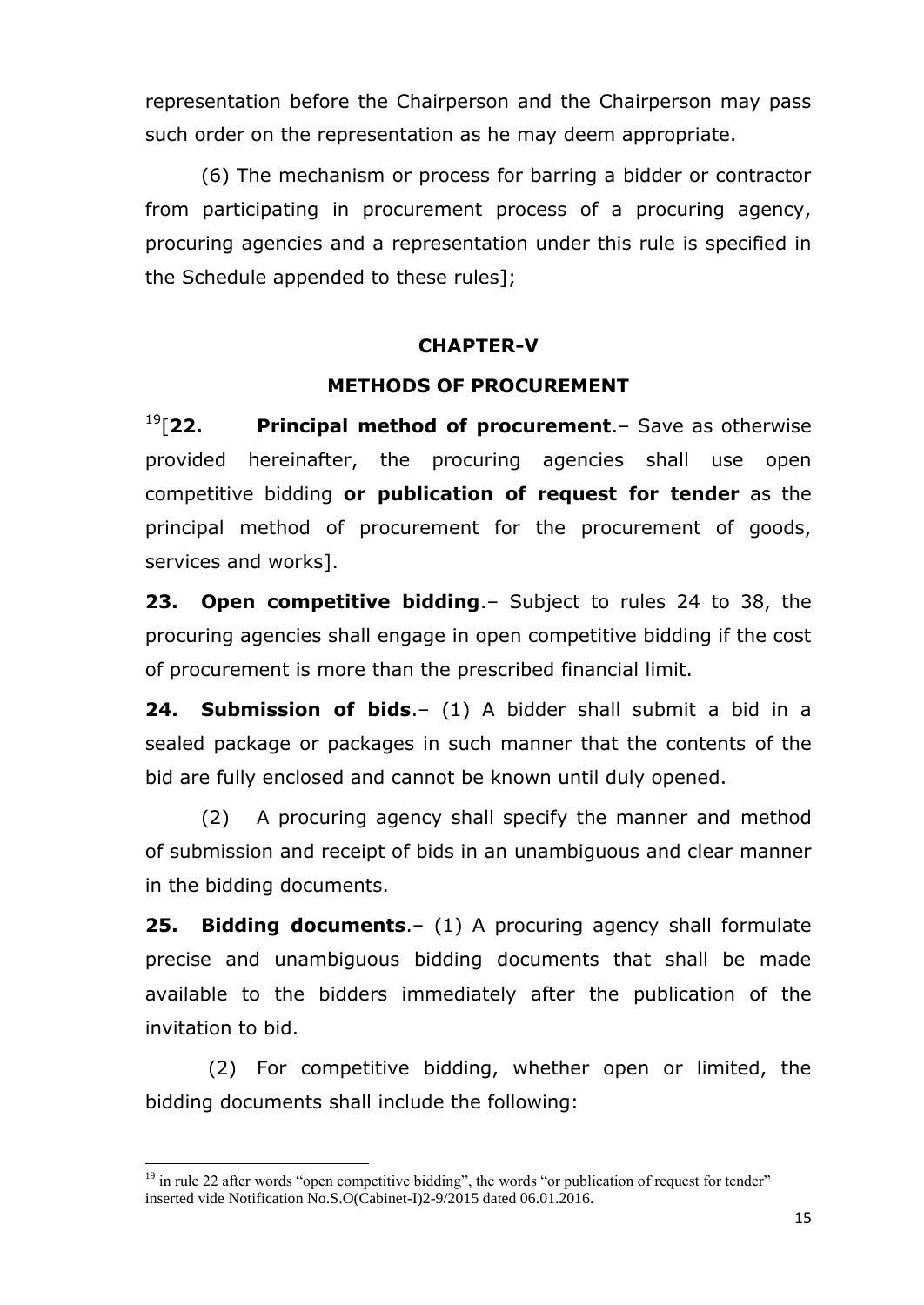- (a) invitation to bid;
- (b) instructions to bidders;
- (c) form of bid;
- (d) form of contract;
- (e) general or special conditions of contract;
- (f) specifications and drawings or performance criteria (where applicable);
- (g) list of goods or bill of quantities (where applicable);
- (h) delivery time or completion schedule;
- (i) qualification criteria (where applicable);
- (j) bid evaluation criteria;
- (k) format of all securities required (where applicable);
- (l) details of standards (if any) that are to be used in assessing the quality of goods, works or services specified; and
- (m) any other detail not inconsistent with these rules that the procuring agency may deem necessary.

(3) Any information that becomes necessary for bidding or for bid evaluation, after the invitation to bid or issue of the bidding documents to the prospective bidders, shall be provided in a timely manner and on equal opportunity basis.

(4) Where any change becomes essential in the procurement process, such change shall be made in a manner similar to that of the original advertisement.

(5) A procuring agency shall use standard bidding documents as and when notified under the regulations.

(6) Until the standard bidding documents are specified under the regulations, a procuring agency may use bidding documents already in use of the procuring agency to the extent they are not inconsistent with these rules.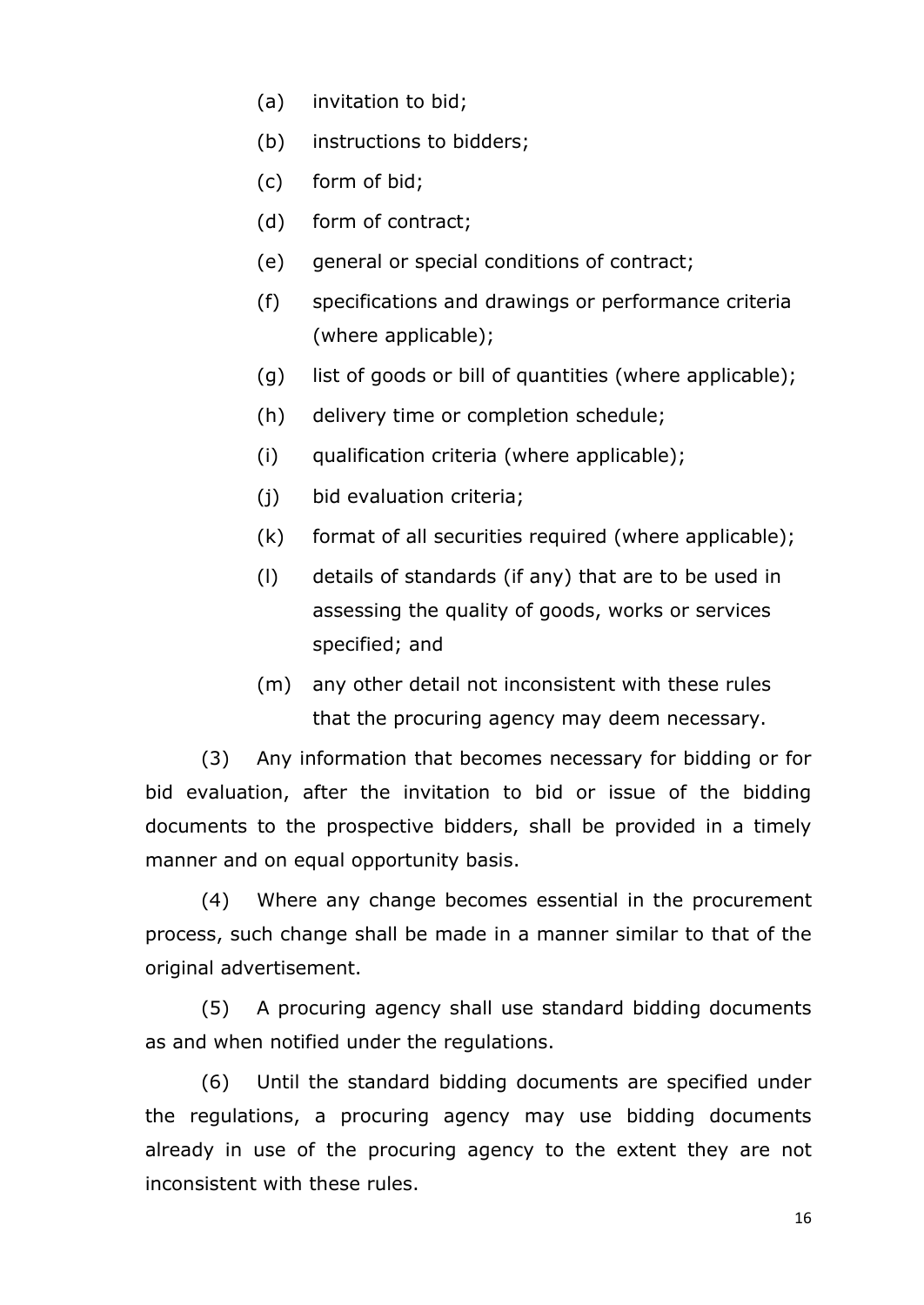(7) The procuring agency shall, on payment of such fee as the procuring agency may determine keeping in view the cost of printing and provision of the documents, provide a set of bidding documents to the prospective bidders.

**26. Reservations and preference**.– (1) A procuring agency shall allow all prospective bidders to participate in procuring procedure without regard to nationality except in cases in which any procuring agency decides to limit such participation to national bidders only or prohibit participation of bidders of some nationalities in accordance with the policy of the Government.

(2) A procuring agency shall allow for a preference to domestic or national contractor in accordance with the policies of the Government and the magnitude of price preference to be accorded shall be clearly mentioned in the bidding documents under the bid evaluation criteria.

<sup>20</sup>[**27. Bid security**.– The procuring agency may require the bidders to furnish a bid security not exceeding five per cent of the **estimated** price.

**Explanation.**- In this rule, the words 'estimated price' mean the price of procurement estimated by the procuring agency before initiation of the process of procurement].

**28. Bid validity**.– (1) A procuring agency, keeping in view the nature of the procurement, shall subject the bid to a bid validity period.

(2) The bids shall be valid for the period of time specified in the bidding document.

**<sup>21</sup>(3) "**Subject to sub-rule (5), a procuring agency shall ordinarily be under the obligation to process and evaluate the bids within the stipulated bid validity period but, under exceptional circumstances and for reasons to be recorded in writing, if an extension is considered

<sup>&</sup>lt;sup>20</sup> In rule 27 substituted vide Notification No.S.O(Cabinet-I)2-9/2015 dated 06.01.2016.

 $21$  In rule 28 sub-rule (3) substituted vide Notification No. S.O(Cab-I)2-9/2015 dated 22.03.2019.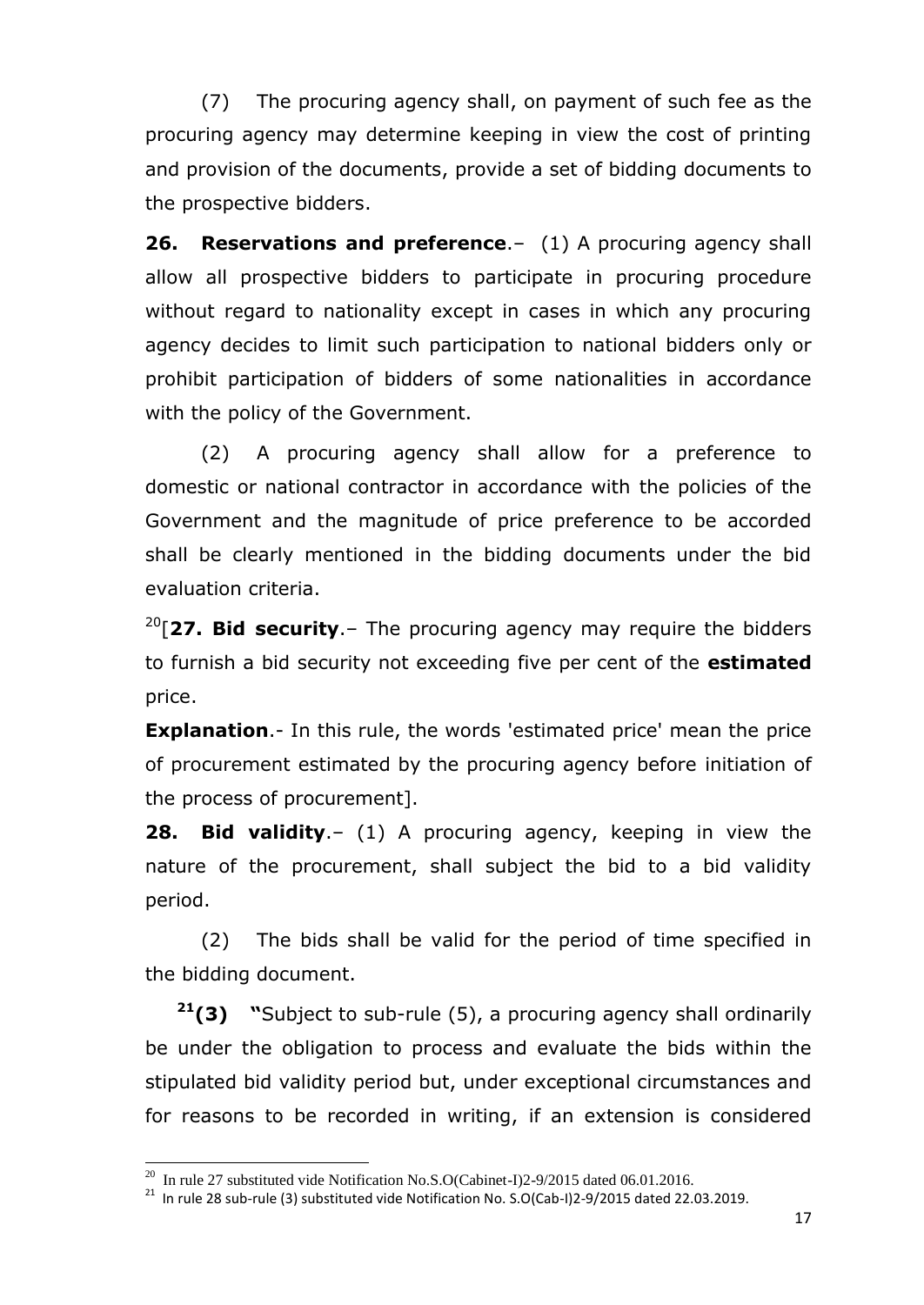necessary, all the bidders shall be requested to extend their respective bid validity period but such extension shall not be for more than the original period of bid validity or 180 days whichever is more."

<sup>22</sup>"(3A) The sub-rule (3) shall be applicable with effect from 1<sup>st</sup> July 2018."

(4) A bidder who:

 $\overline{a}$ 

- (a) agrees to the extension of the bid validity period shall also extend the validity of the bid bond or security for the extended period of the bid validity;
- (b) agrees to the procuring agency"s request for extension of bid validity period shall not be permitted to change the substance of the bid; and
- (c) does not agree to an extension of the bid validity period shall be allowed to withdraw the bid without forfeiture of the bid bond or security.

(5) The competent authority of the procuring agency shall not extend bid validity period without obtaining prior approval of the authority next above the competent authority and if the chief executive of an autonomous procuring agency is the competent authority then next higher authority in such a case shall be the board, syndicate or any other apex body of the procuring agency.

**29. Extension of time for submission of bids**.– If a procuring agency considers that it is necessary in public interest to extend the last date for the submission of the bids, it may, after recording reasons, do so in the manner similar to the original advertisement.

## **CHAPTER-VI OPENING, EVALUATION AND REJECTION OF BIDS**

**30. Opening of bids**.– (1) The date for opening of bids and the last date for the submission of bids shall be the same; and, bids shall be

 $22$  In rule 28 after sub-rule (3) the sub-rule (3A) inserted vide Notification No. S.O(Cab-I)2-9/2015 dated 22.03.2019.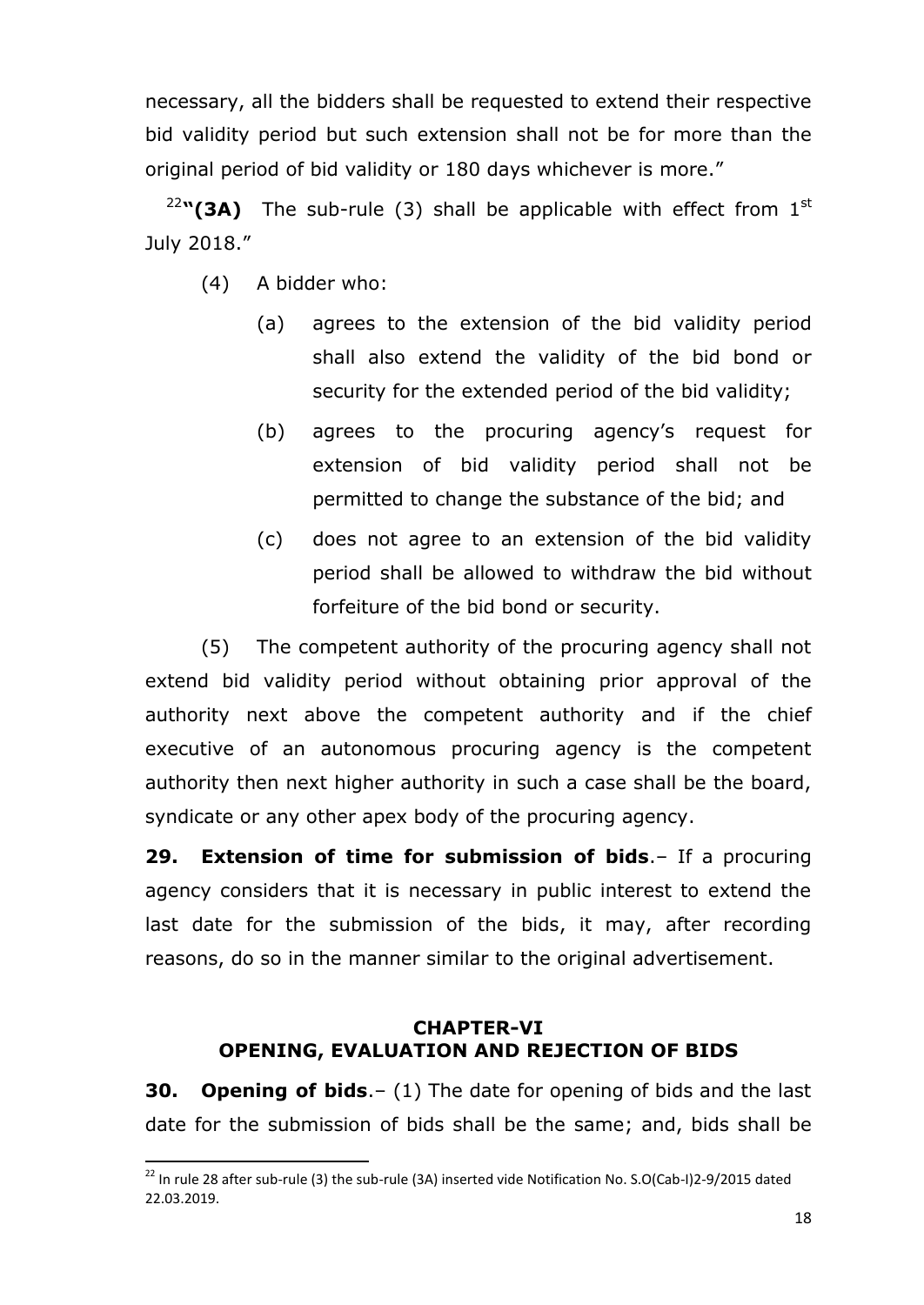opened at the time specified in the bidding documents which shall not be less than thirty minutes after the closing time for the submission of the bids.

(2) All bids shall be opened publicly in the presence of the bidders or their representatives who may choose to be present, at the time and place announced prior to the bidding and the procuring agency shall read aloud the unit price as well as the bid amount and shall record the minutes of the bid opening.

 (3) All bidders in attendance at the time of opening of the bids shall sign an attendance sheet.

(4) The bids submitted after the closing time prescribed shall be rejected and returned without being opened.

<sup>23</sup>[**31. Evaluation criteria**.– (1) A procuring agency shall formulate an appropriate evaluation criterion listing all the relevant information against which a bid is to be evaluated and such evaluation criteria shall form an integral part of the bidding documents.

(2) Failure to provide for an unambiguous evaluation criteria in the bidding documents shall amount to mis-procurement.

**(3) In simple or standard procurement process like open competitive bidding or procurement through direct request for tender, the procuring agency may use the amount of the bid price as the sole evaluation criteria for the bids**]**.**

**32. Evaluation of bids**.– (1) All bids shall be evaluated in accordance with the evaluation criteria and other terms and conditions set forth in the prescribed bidding document.

(2) For purposes of comparison of the bids quoted in different currencies, the price shall be converted into a single currency specified in the bidding documents and the rate of exchange shall be the selling rate, prevailing on the date of opening of bids specified in the bidding documents, as notified by the State Bank of Pakistan on that day.

<sup>&</sup>lt;sup>23</sup> in rule 31, after sub rule (2) the sub rule (3) inserted vide Notification No.S.O(Cabinet-I)2-9/2015 dated 06.01.2016.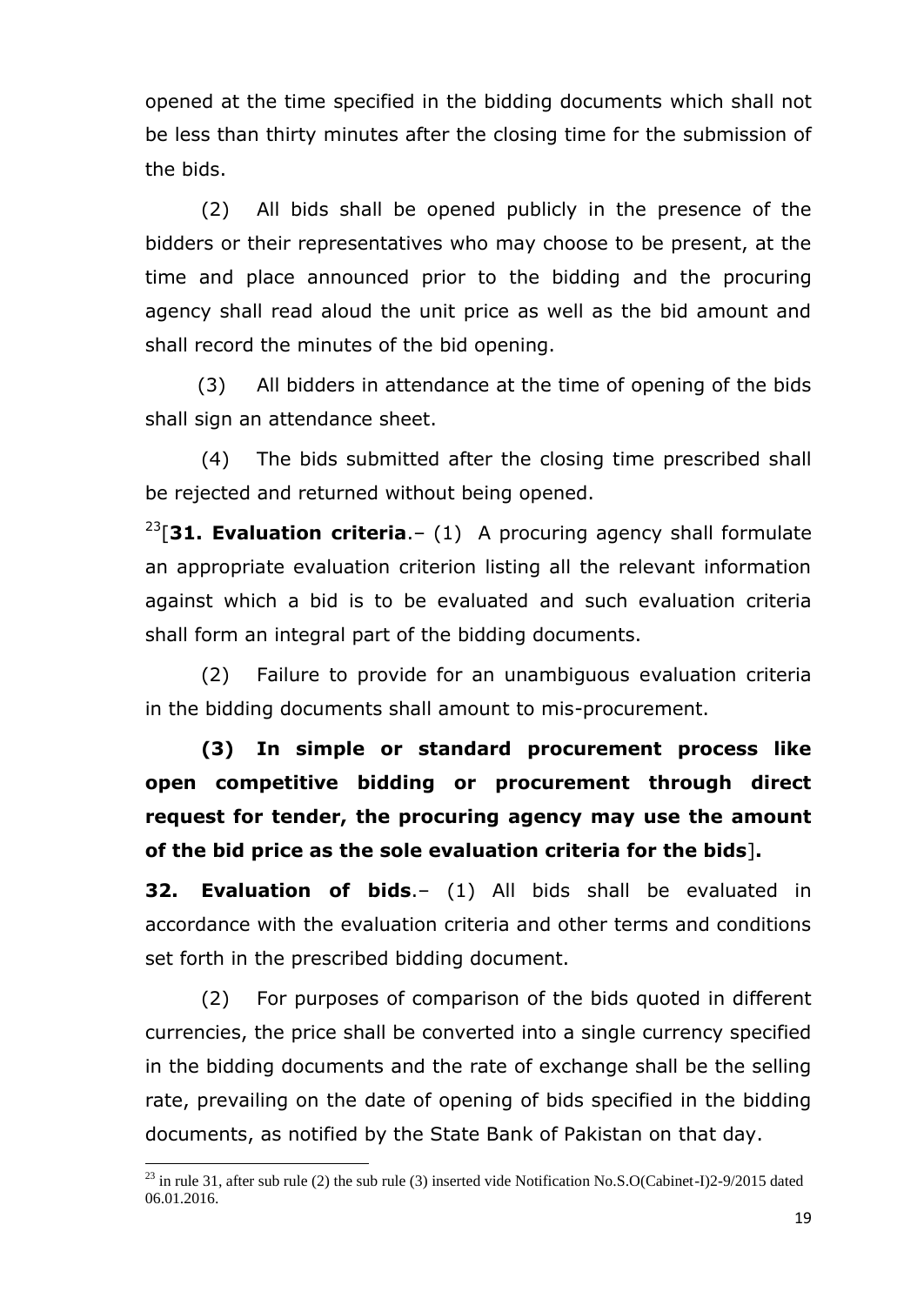(3) A bid once opened in accordance with the prescribed procedure shall be subject to only those rules, regulations and policies that are in force at the time of issue of notice for invitation of bids.

**33. Clarification of bids**.– (1) No bidder shall be allowed to alter or modify his bid after the closing time for the submission of the bids.

(2) The procuring agency may, if necessary after the opening of the bids, seek and accept such clarifications of the bid as do not change the substance of the bid.

(3) Any request for clarification in the bid, made by the procuring agency and its response, shall invariably be in writing.

**34. Discriminatory and difficult conditions**.– Save as otherwise provided, no procuring agency shall introduce any condition, which discriminates between bidders or which is difficult to meet.

**Explanation.**- In ascertaining the discriminatory or difficult nature of any condition, reference shall be made to the ordinary practices of that trade, manufacturing, construction business or service to which that particular procurement is related.

**35. Rejection of bids**.– (1) The procuring agency may reject all bids or proposals at any time prior to the acceptance of a bid or proposal.

(2) The procuring agency shall upon request communicate to any bidder, the grounds for its rejection of all bids or proposals, but shall not be required to justify those grounds.

(3) The procuring agency shall incur no liability, solely by virtue of its invoking sub-rule (1) towards the bidders.

(4) The bidders shall be promptly informed about the rejection of the bids, if any.

<sup>24</sup>[**(5) A procuring agency may, for reasons to be recorded in writing, restart bidding process from any prior stage if it is possible without violating any principle of procurement** 

<sup>&</sup>lt;sup>24</sup> in rule 35, after sub rule (4) the sub rule (5) inserted vide Notification No.S.O(Cabinet-I)2-9/2015 dated 06.01.2016.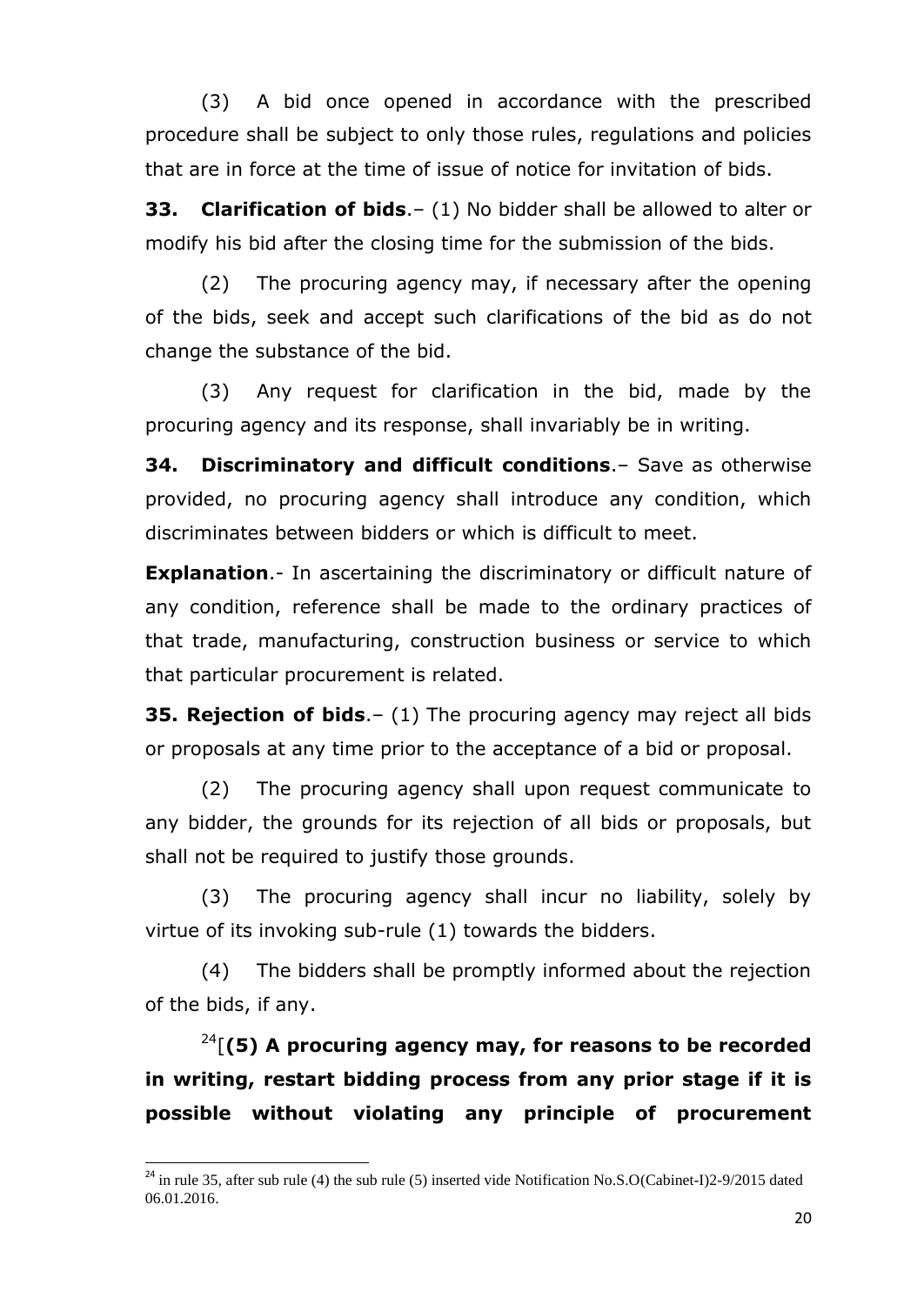# **contained in rule 4 and shall immediately communicate the decision to the bidders**].

**36. Re-bidding**.– If the procuring agency rejects all the bids under rule 35, it may proceed with the process of fresh bidding but before doing that it shall assess the reasons for rejection and may, if necessary, revise specifications, evaluation criteria or any other condition for bidders.

<sup>25</sup>[**36A. One person one bid**.- (1) In any procurement, one person may submit one bid and if one person submits more than one bids, the procuring agency shall reject all such bids.

(2) If a consortium of persons has submitted a bid in any procurement, it shall be construed that each member of the consortium submitted the bid].

**37. Announcement of evaluation reports**.– A procuring agency shall announce the results of bid evaluation in the form of a report giving justification for acceptance or rejection of bids at least ten days prior to the award of procurement contract.

**38. Procedures for selection of contractors**.– (1) Save as otherwise provided in these rules, single stage one envelope bidding procedure shall ordinarily be the main open competitive bidding procedure used for the procurement of works and standard goods.

(2) Other appropriate procedures for selection of contractors other than consultants may be adopted in the following circumstances:

> (a) single stage two envelopes bidding procedure shall be used for procurement of such goods where the bids are to be evaluated on technical and financial grounds and the procedure for single stage two envelopes shall be:

<sup>&</sup>lt;sup>25</sup> after sub rule 36, rule 36A inserted vide Notification No. S.O(Cabinet-I)2-9/2015 dated 06.01.2016.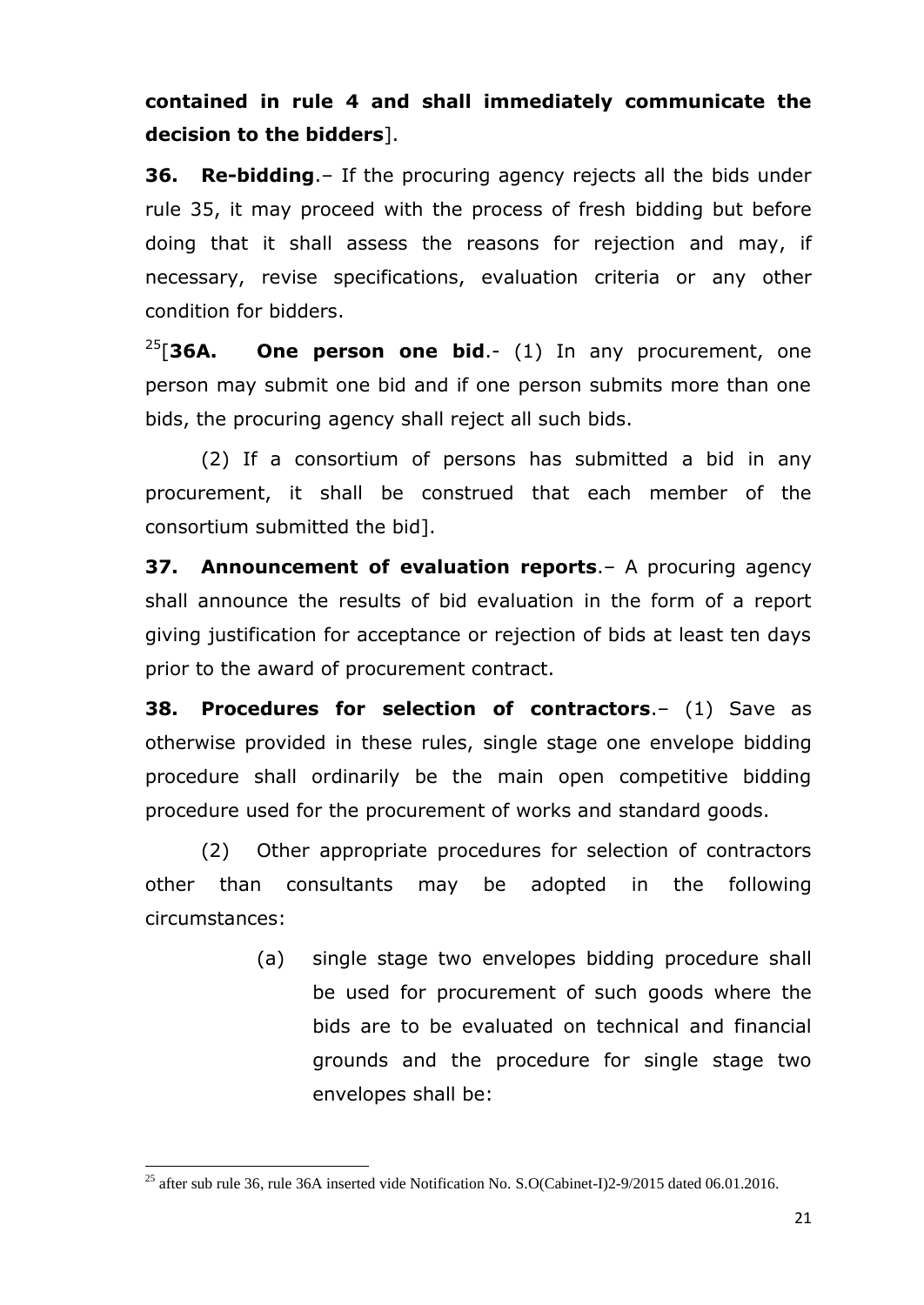- (i) the bid shall be a single package consisting of two separate envelopes, containing separately the financial and the technical proposals;
- (ii) the envelopes shall be marked as "Financial Proposal" and "Technical Proposal";
- (iii) in the first instance, the "Technical Proposal" shall be opened and the envelope marked as "Financial Proposal" shall be retained unopened in the custody of the procuring agency;
- (iv) the procuring agency shall evaluate the technical proposal in the manner prescribed in advance, without reference to the price and shall reject any proposal which does not conform to the specified requirements;
- (v) during the technical evaluation no amendments in the technical proposal shall be permitted;
- (vi) after the evaluation and approval of the technical proposals, the procuring agency shall open the financial proposals of the technically accepted bids, publically at a time, date and venue announced and communicated to the bidders in advance, within the bid validity period;
- $^{26}$ [(vii) the financial proposal of the bids found technically non-responsive shall be retained unopened and shall be returned on the expiry of the grievance period or the decision of the

<sup>&</sup>lt;sup>26</sup> in rule 38, in sub-rule (2), in clause (a), for sub-clause (vii), substituted vide Notification No. S.O(CAB-I)2-9/2015 dated 23.11.2017, published in the Punjab Gazette (Extraordinary), dated 30.11.2017.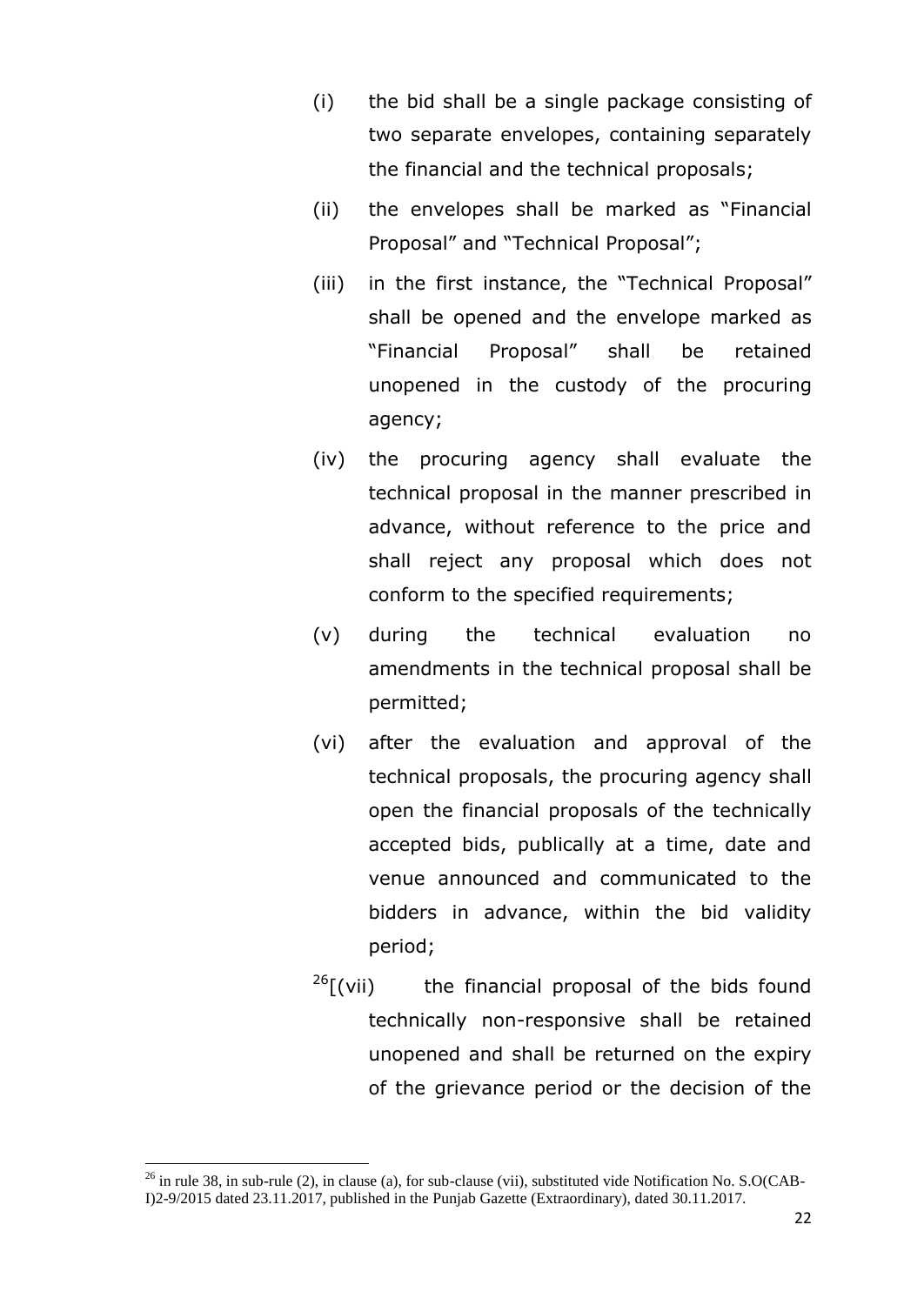complaint, if any, filed by the non-responsive bidder, whichever is later:

provided that the procuring agency may return the sealed financial proposal earlier if the disqualified or non-responsive bidder, contractor or consultant submits an affidavit, through an authorized representative, to the effect that he is satisfied with the proceedings of the procuring agency]; and

- (viii) the lowest evaluated bidder shall be awarded the contract;
- (b) two stage bidding procedure may be adopted in large and complex contracts where technically unequal proposals are likely to be encountered or where the procuring agency is aware of its options in the market but, for a given set of performance requirements, there are two or more equally acceptable technical solutions available to the procuring agency and the bidding procedure shall be:

#### First stage

- (i) in the first instance, the bidders shall submit, according to the required specifications, a technical proposal without quoting price;
- (ii) the technical proposal shall be evaluated in accordance with the specified evaluation criteria and may be discussed with the bidders regarding any deficiencies and unsatisfactory technical features;
- (iii) after such discussions, all the bidders shall be permitted to revise their respective technical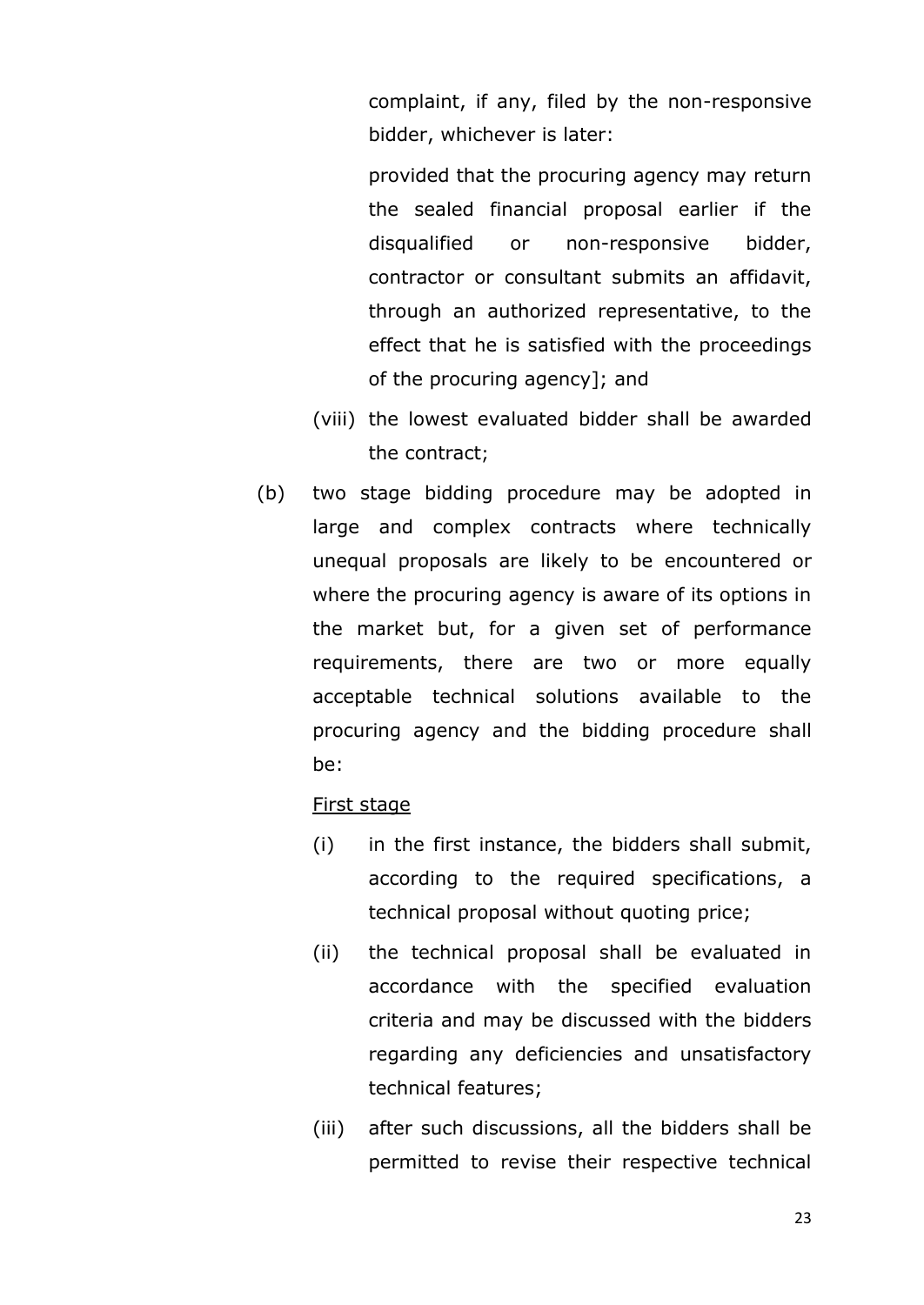proposals to meet the requirements of the procuring agency;

- (iv) the procuring agency may revise or modify any aspect of the technical requirements or evaluation criteria, or it may add new requirements or criteria not inconsistent with these rules but any revisions or modifications shall be communicated to all the bidders at the time of invitation to submit final bids, and sufficient time shall be allowed to the bidders to prepare their revised bids but such time shall not be less than fifteen days in the case of national competitive bidding and thirty days in case of international competitive bidding;
- (v) the bidders unwilling to conform their respective bids to the procuring agency"s technical requirements may withdraw from the bidding without forfeiture of their bid security;

#### Second stage

- (i) the bidders, whose technical proposals or bids have not been rejected and who are willing to conform their bids to the revised technical requirements of the procuring agency, may submit a revised technical proposal along with the financial proposal;
- (ii) the fresh and revised technical proposals and the financial proposals shall be opened at a time, date and venue announced and communicated to the bidders in advance but in setting the date for the submission of the revised technical proposals and financial proposals, a procuring agency shall allow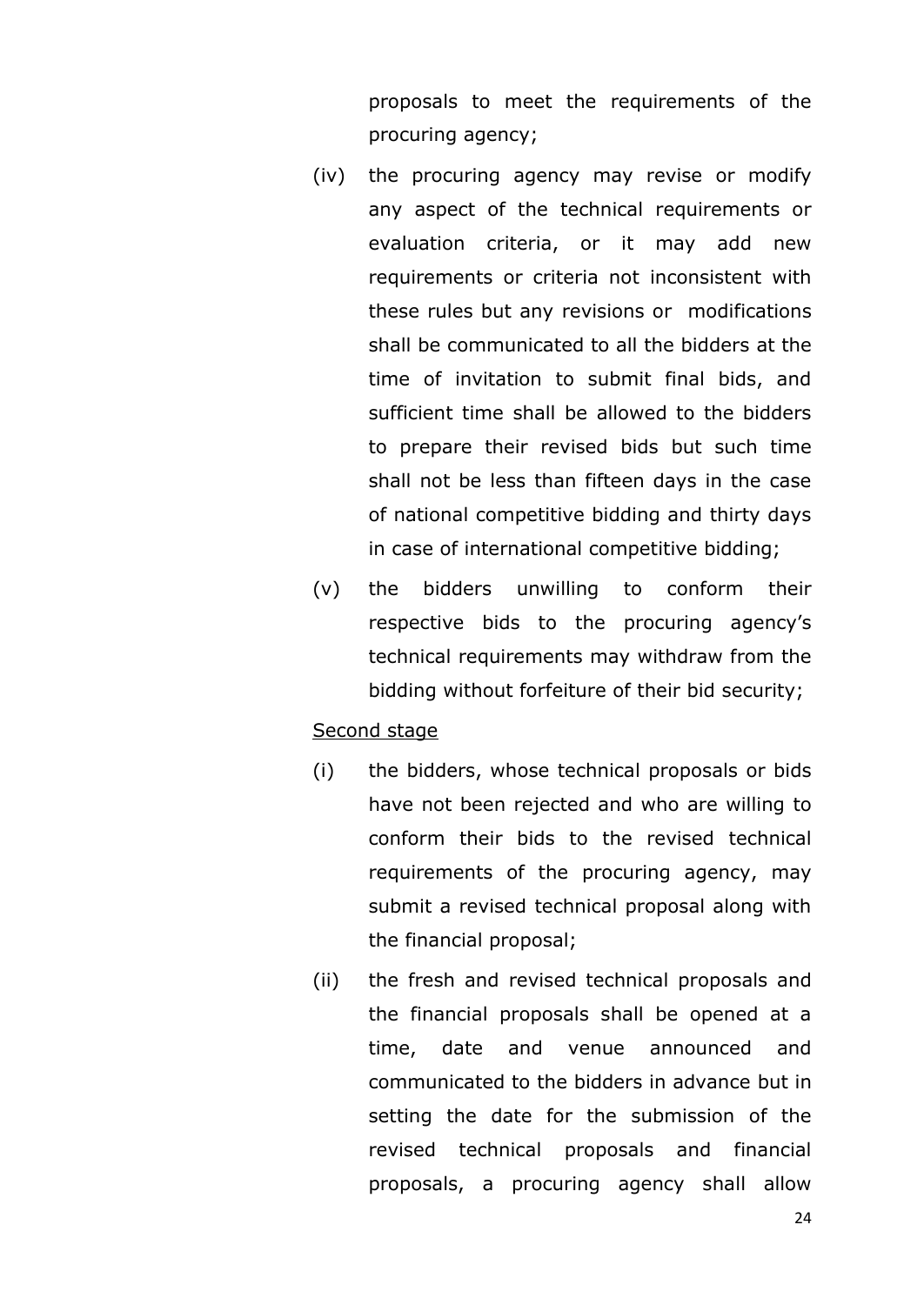sufficient time to the bidders to incorporate the agreed changes in the technical proposal and prepare their financial proposals accordingly; and

- (iii) the revised technical proposal and the financial proposal shall be evaluated in the manner prescribed above and the lowest evaluated bid shall be accepted;
- (c) two stage two envelope bidding method shall be used for procurement where alternative technical proposals are possible, such as certain types of machinery or equipment or manufacturing plant and the procedure shall be:

#### First stage

- (i) the bid shall comprise a single package comprising two separate envelopes containing the financial proposal and the technical proposal;
- (ii) the envelopes shall be marked as "Financial Proposal" and "Technical Proposal";
- (iii) in the first instance, the envelope marked "Technical Proposal" shall be opened and the envelope marked as "Financial Proposal" shall be retained unopened in the custody of the procuring agency;
- (iv) the technical proposals shall be discussed with the bidders with reference to the procuring agency's technical requirements;
- (v) those bidders willing to meet the requirements of the procuring agency shall be allowed to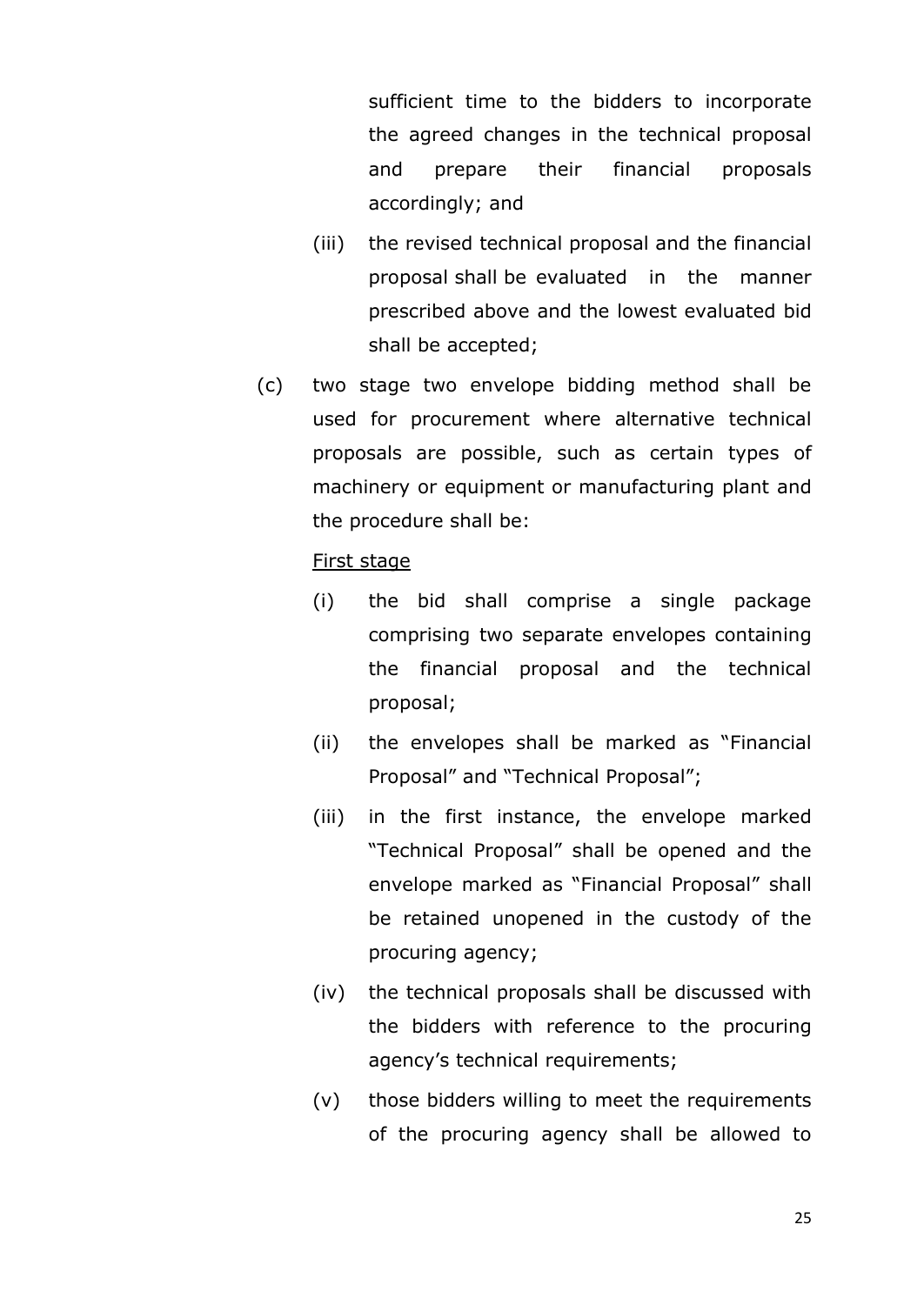revise their technical proposals following these discussions; and

(vi) bidders not willing to conform to the technical proposal as per revised requirements of the procuring agency shall be allowed to withdraw their respective bids without forfeiture of their bid security;

## Second stage

- (i) after agreement between the procuring agency and the bidders on the technical requirements, bidders who are willing to conform to the revised technical specifications and whose bids have not already been rejected shall submit a revised technical proposal and supplementary financial proposal, according to the technical requirement;
- (ii) the revised technical proposal along with the original financial proposal and supplementary financial proposal shall be opened at a date, time and venue announced in advance by the procuring agency:

Provided that in setting the date for the submission of the revised technical proposals and supplementary price proposals a procuring agency shall allow sufficient time to the bidders to incorporate the agreed changes in the technical proposal and to prepare the required supplementary financial proposal; and

(iii) the procuring agency shall evaluate the whole proposal in accordance with the evaluation criteria and the lowest evaluated bid shall be accepted.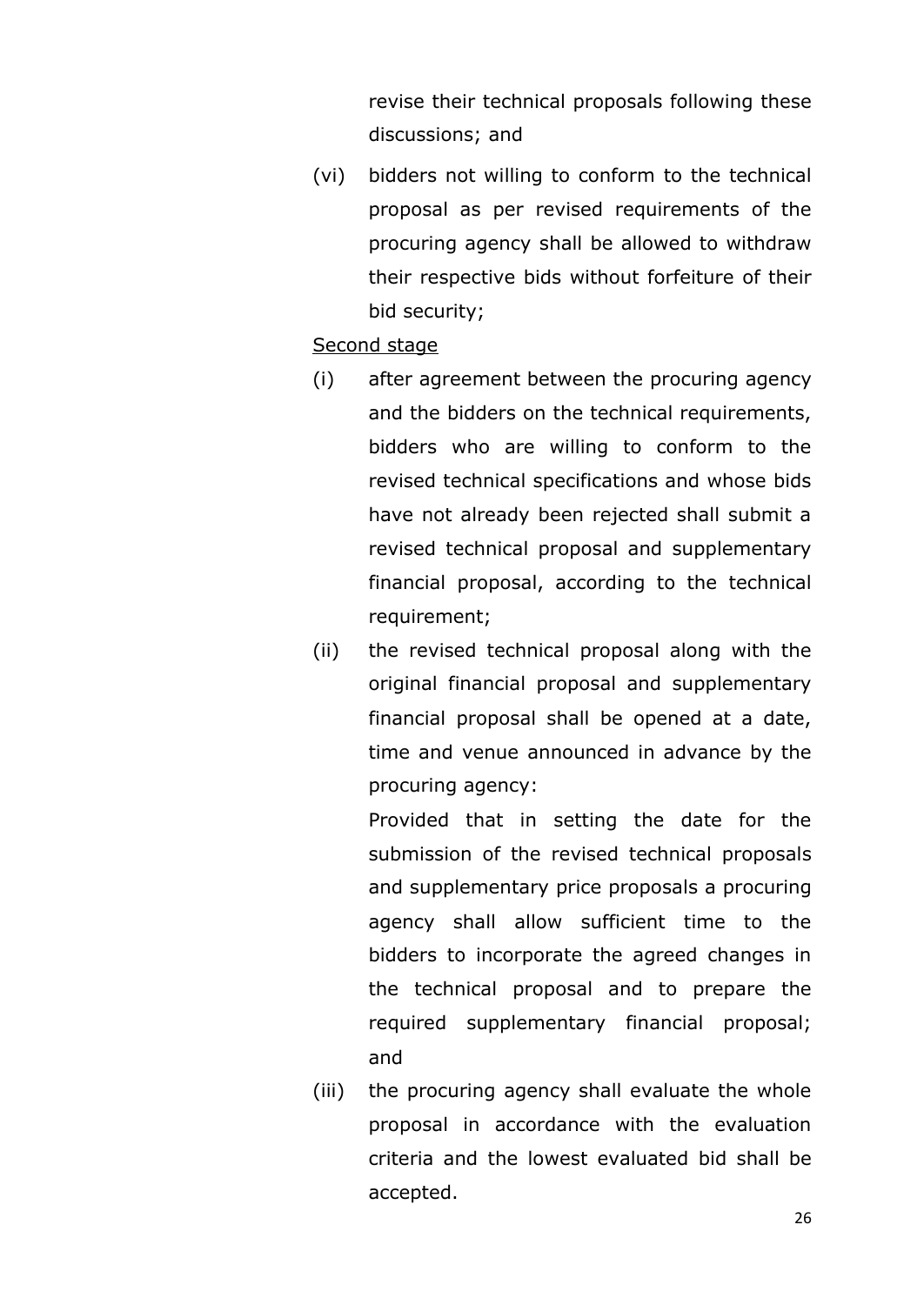<sup>27</sup> [**38A.** Notwithstanding anything contained in these rules, the Government on the recommendations of the Authority, may by notification direct that the procurements mentioned in the notification may be made in the manner provided under rule 45 and in that case the expression "consultant" or "consultants" in that rule shall be deemed as "contractor" or "contractors" and the said rule shall be construed accordingly].

## **CHAPTER-VII PROCUREMENT OF CONSULTANCY SERVICES**

**39. Rights and obligations**.– The rights and obligations of the procuring agency and the consultant are governed by general and special conditions of contract signed between the procuring agency and the consultant.

**40. Consultant Selection Committee**.– Every procuring agency, for the selection of consultant, except for short consultancies, shall set up a Consultant Selection Committee of odd number members, which shall consist of the following:

- (a) head of the procuring agency who shall be its chairperson.
- (b) a nominee of the Planning and Development Department, a nominee of the Finance Department, as members; a representative of the procuring agency, as a member (secretary);
- (c) the procuring agency may co-opt up to two members, having adequate technical knowledge and experience in the relevant field, for assistance in a given assignment that requires technical input.

**41. Quorum**.- Three members, including the chairman of the Consultant Selection Committee, shall form quorum for conducting the business of the Consultant Selection Committee.

 $\overline{a}$ <sup>27</sup> after rule 38, new rule (38A) inserted vide Notification No. S.O(Cab-I)2-9/2015 dated 02.02.2017.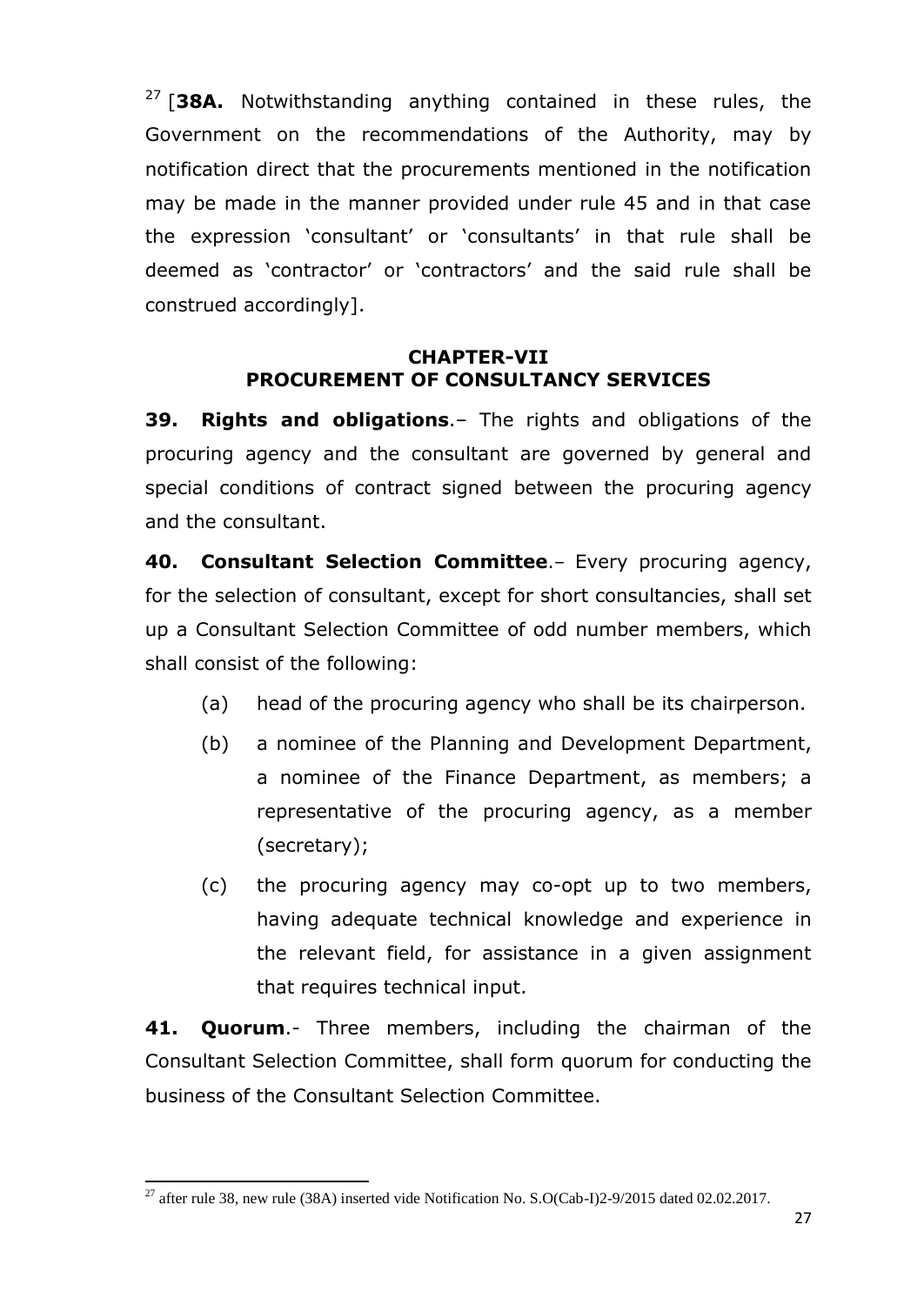**42. Decision by simple majority**.- All decision of the Consultant Selection Committee shall be made by majority of the members present and voting.

**43. Functions and responsibilities of Committee**.- The Consultant Selection Committee shall perform the following functions:

- (a) short listing of consultants, responding to the expression of interest, where applicable, in accordance with the criteria mentioned in the expression of interest;
- (b) approval of request for proposal before issuance;
- (c) evaluation of technical and financial proposals, according to the selection method and evaluation criteria, mentioned in the request for proposal, and in accordance with the provisions of these rules; and
- (d) finalization of recommendation for selection of consultants based on evaluation criteria.

**44. Selection of consultants**.– Depending upon the selection method, the procuring agency shall include, among others, the following steps in the process of selection of a consultant:

- (a) preparation and approval of the terms of reference of the assignment;
- (b) preparation of the cost estimate or budget of the assignment;
- (c) public advertisement of invitation of consultants" expressions of interest and their short-listing;
- (d) preparation and issuance of the request for proposal to the shortlisted consultants;
- (e) preparation and submission of proposals by the consultants;
- (f) evaluation of technical proposals; and
- (g) opening and evaluation of financial proposals.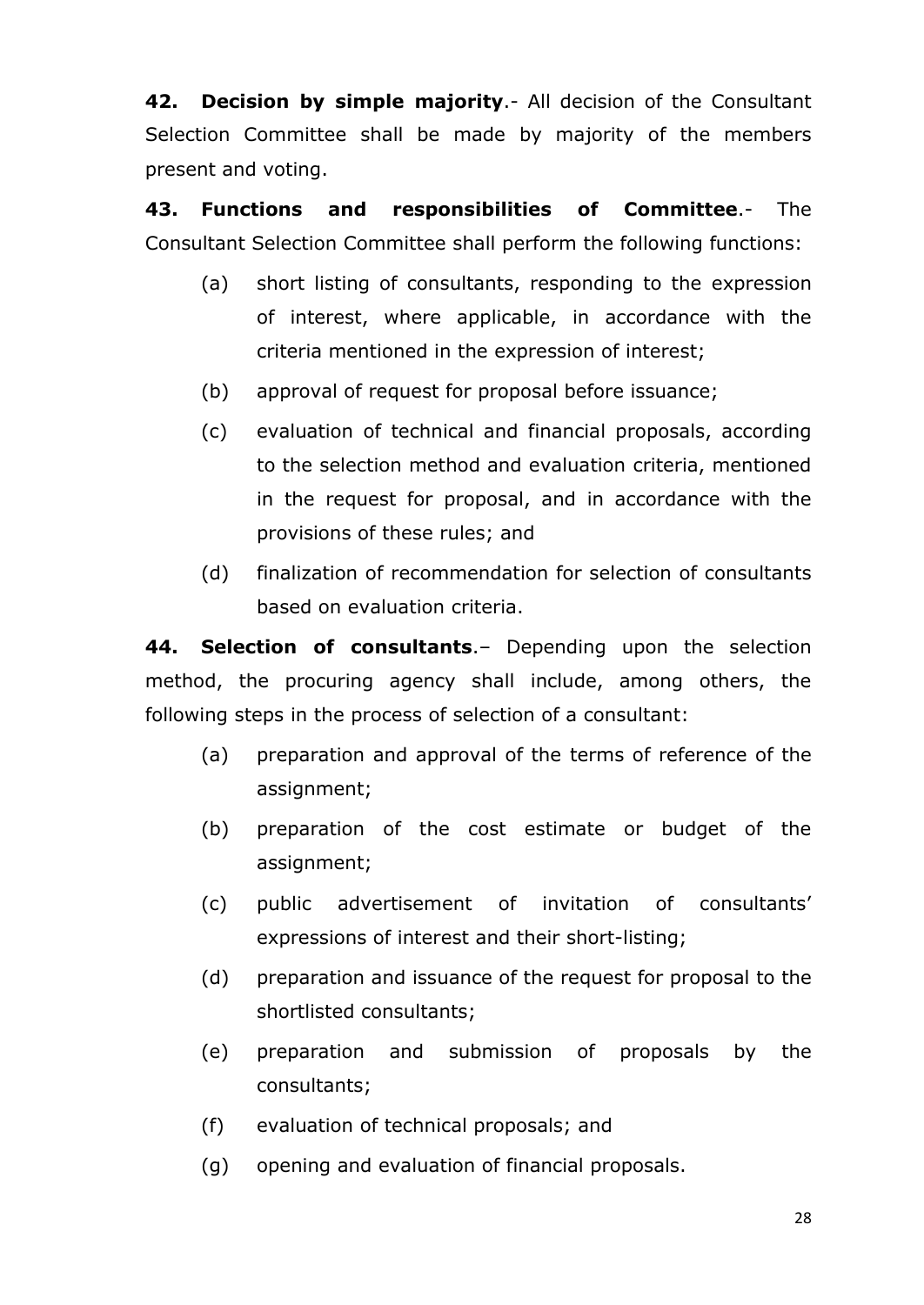**45. Methods for selection of consultants**.- (1) A procuring agency may utilize one of the methods mentioned in succeeding subrules for selection of a consultant.

(2) Least Cost Selection: This is the preferred method for selecting consultants for assignments of standard or routine nature such as audit, simple engineering design or supervision of noncomplex works, where the well-established practices and standards exist.

(3) Quality and Cost Based Selection: This method may be used where:

- (a) quality is the prime consideration while cost is a secondary consideration;
- (b) terms of Reference are well defined;
- (c) the financial proposals of only those technically responsive bidders who obtained minimum sixty five percent marks shall be opened;
- (d) a combined evaluation of the technical and financial proposals is carried out by weighting and adding the quality and the cost scores;
- (e) the weight for quality is normally of eighty percent with twenty percent given to cost and more than twenty percent weight to the cost of the services is

justified only in relatively routine and straightforward assignments (such as design of simple structures), whereas in no cases it should exceed thirty percent and the consultant obtaining the highest combined score is invited for negotiations;

(4) Quality Based Selection: This system may be used for highly specialized, innovative and complex assignments, where quality is the predominant factor.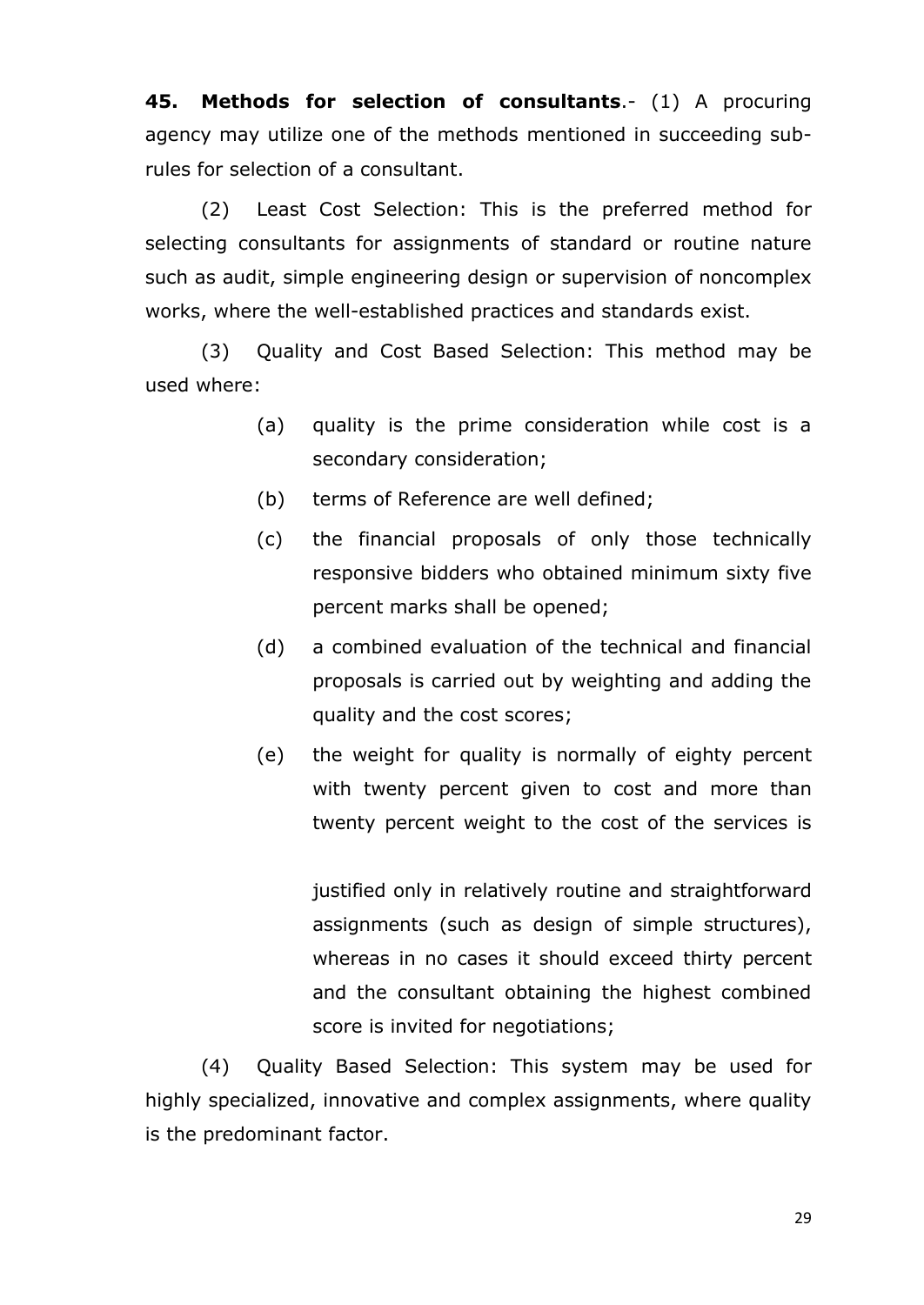$28$ [(5) Subject to sub-rule (6), a procuring agency may, in a complex project, engage, through direct contracting, an organization owned or controlled by the Government, the Federal Government or any other Provincial Government with the prior approval of:

- (a) Provincial Development Working Party (PDWP) of Planning and Development Department in case of the administrative departments or attached departments or agencies of the Government]; and
- (b) PDWP and the governing body, by whatever name called, in case of an autonomous body, company, authority or institution.

(6) In case of engagement of an organization under sub-rule (5), the procuring agency shall:

- (a) record reasons in writing for direct contracting and shall issue a certificate of reason-ability of the negotiated price of consultancy based on the principles of procurement contained in rule 4; and
- (b) obtain approval of the Authority to the extent of declaring the project as complex project.

(7) A procuring agency may, after recording reason in writing, use any method for selection of consultant other than least cost selection.

**46. Selection process of individual consultant**.- The following shall be the selection process of individual consultant  $29$ [in a short **consultancy**]:

> (a) individual consultant may not be required to submit proposals and shall be selected based on the qualifications and experience for the assignment;

 $\overline{a}$  $^{28}$  in rule 45, for sub-rule (5), substituted vide Notification No. SO(CAB-I)2-9/2015, dated 30.08.2017, published in the Punjab Gazette (Extraordinary), dated 13.09.2017.

<sup>&</sup>lt;sup>29</sup> after the words "selection process of individual consultant" the words "in a short consultancy" inserted vide Notification No.S.O(Cabinet-I)2-9/2015 dated 06.01.2016.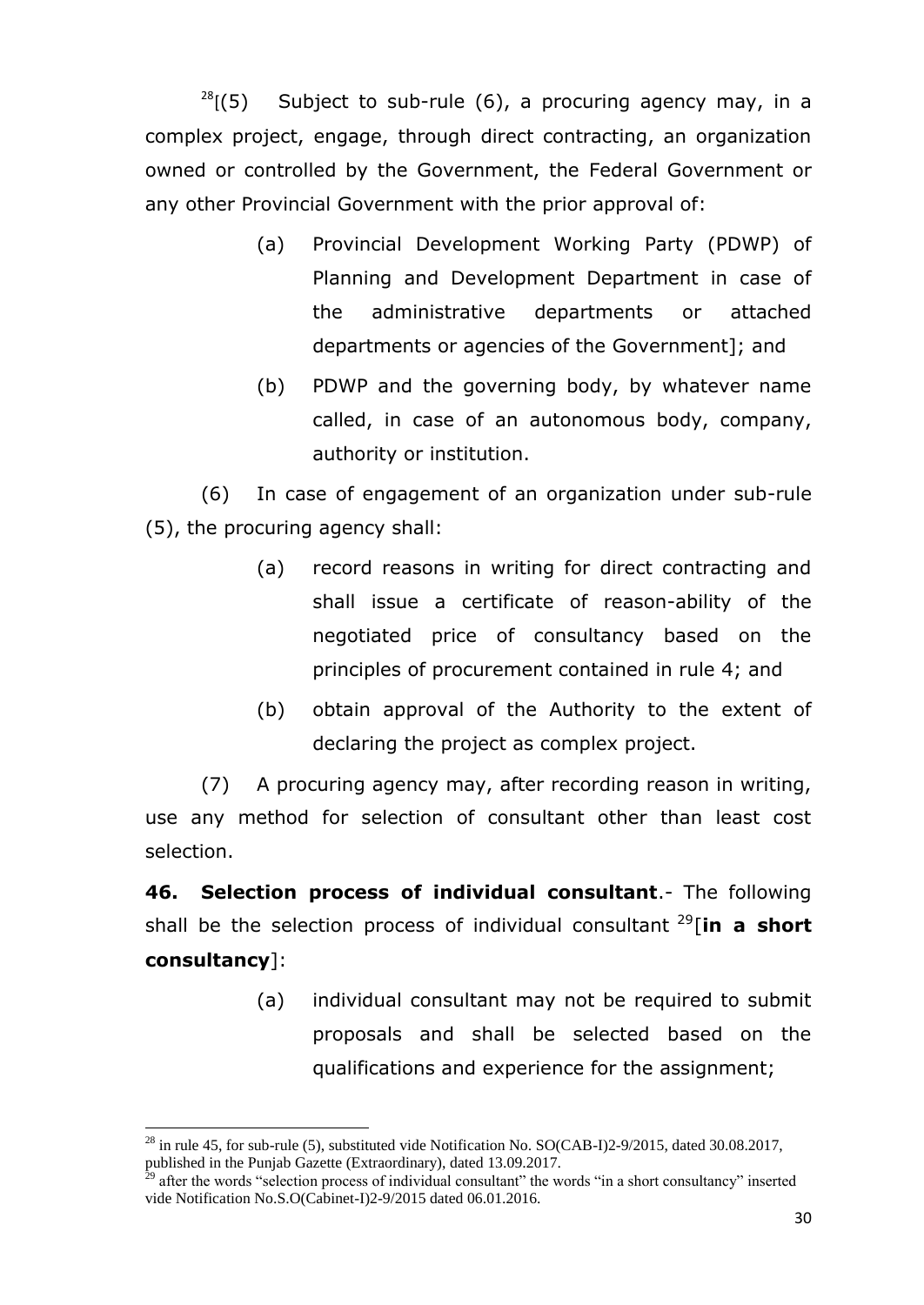- (b) individual consultant shall be selected by comparing the qualifications and experience of at least three consultants among those who have expressed interest in the assignment or have been approached directly by the procuring agency;
- (c) individual consultant considered for the comparison of qualifications and experience shall meet the minimum relevant qualifications, and the one selected to be employed by the procuring agency shall be the best qualified and shall be fully capable of carrying out the assignment;
- (d) individual consultant may be selected on a singlesource basis (with due justification) in exceptional cases such as an emergency situation resulting from a natural disaster or where the individual is the only consultant qualified for the assignment;
- (e) for key assignments, interviews may be set up, if required.

<sup>30</sup>[**46A Selection process of firm of consultants:** The following shall be the selection process of a firm of consultants in a short consultancy for purposes such as third party validation, bid evaluation, terms of reference, preparation of documents relating to prequalification and request for proposal, pre-shipment inspection, audit, simple engineering design or supervision of non-complex work, where the cost of consultancy does not exceed three million rupees:

- (a) the firm shall be selected by considering at least three quotations from renowned, registered and well reputed firms on the basis of qualification and experience for the assignment;
- (b) the firm considered for the comparison of qualification and experience shall meet the minimum relevant qualification

 $\ddot{\phantom{a}}$  $30$  after rule 46 new rule (46A) inserted vide Notification No. S.O(Cab-I)2-9/2015 dated 02.03.2017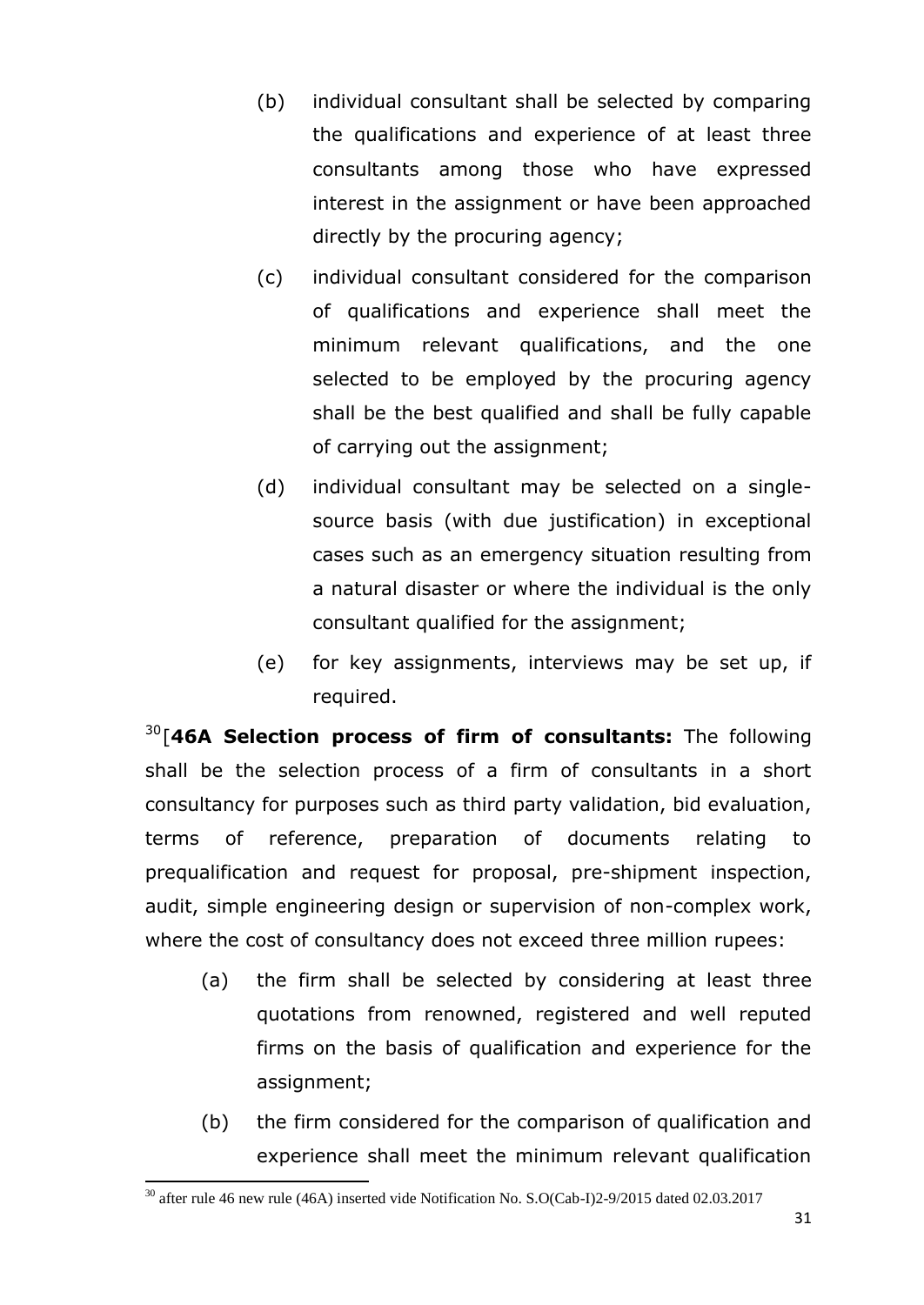and the one selected to be employed by the procuring agency shall be the best qualified and fully capable of carrying out assignment; and

(c) the procuring agency may conduct interviews for the selection of best option].

**47. Expression of interest**.- (1) A request for expression of interest shall be advertised in accordance with the provisions of rule 12 and rule 13.

(2) The expression of interest shall contain the following information:

- (a) the name and address of procuring agency;
- (b) an appropriate description of the assignment providing scope of the intellectual and professional services required;
- (c) closing date and place of the submission of the expression of interest;
- (d) criteria for short listing or prequalification where required; and
- (e) any other information that the procuring agency may deem appropriate to disseminate at this stage.

**48. Request for proposals**.– (1) A procuring agency shall use a request for proposal for seeking proposals from the shortlisted or pre-qualified consultants which shall include the following:

- (a) letter of invitation: the letter of invitation shall mention the name and address of the procuring agency and its intention to enter into a contract for provision of consulting services and contain names of all the short listed firms;
- (b) instruction to consultants: the instructions to consultants shall contain all necessary information that may help them prepare responsive proposals;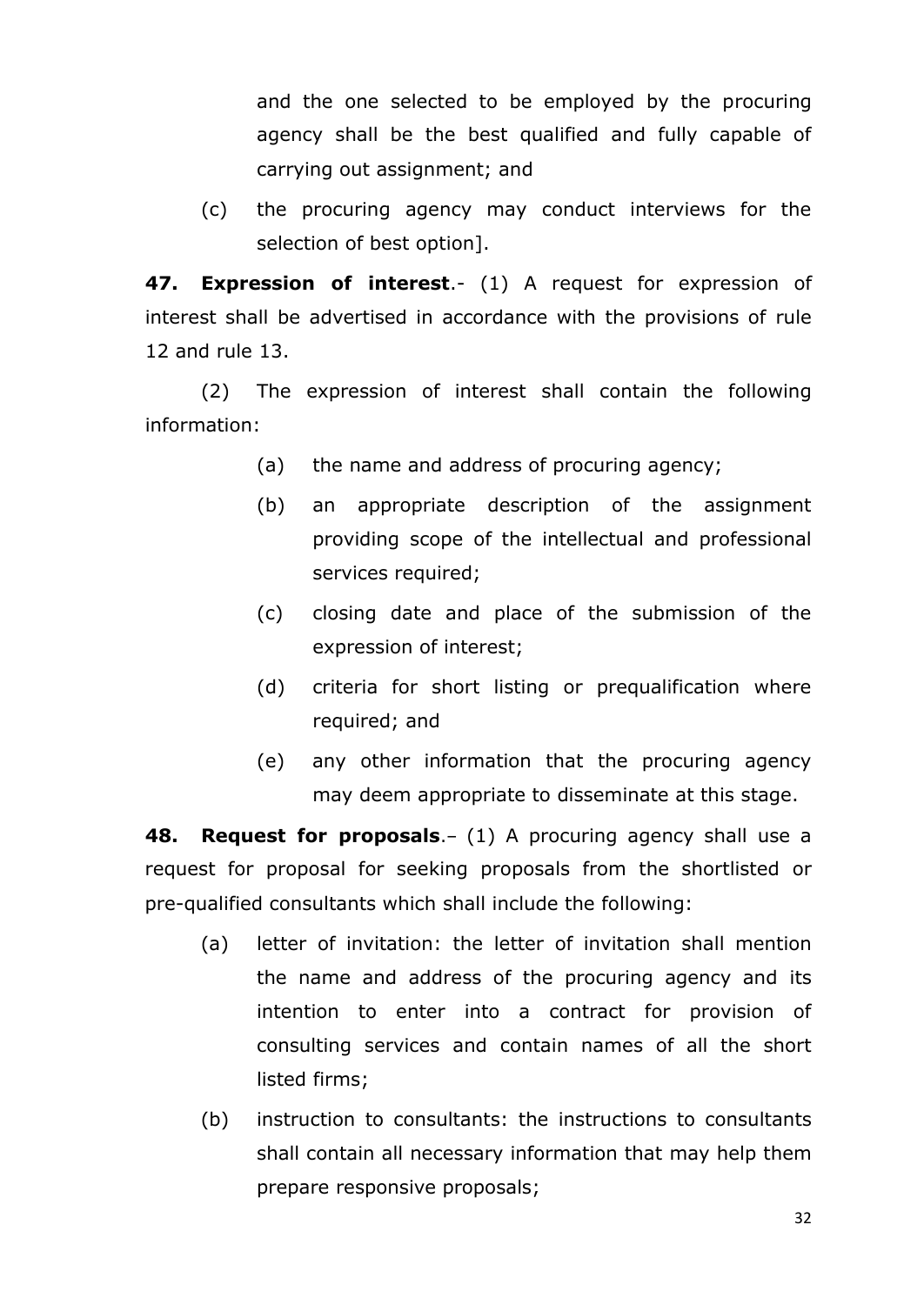- (c) terms of reference: the terms of reference shall unambiguously define the objectives, goals and scope of the assignment, core team of required experts, expected deliverables with timelines and list of services necessary to carry out the assignment;
- (d) evaluation criteria: except as otherwise provided, the evaluation of proposals shall be carried out giving due consideration to quality and cost;
- (e) type of contract: a procuring agency, depending on the circumstances, may use one of the following types of contracts:
	- (i) lump sum contract shall be used mainly for assignments in which the content, duration of the services and the required output are unambiguously defined;
	- (ii) time based contract shall be used when it is difficult to define the scope and the length of services;
	- (iii) hourly or daily rates shall be used for small projects, especially when the assignment is for less than a month; and
	- (iv) any other, based on combination of the above and including out of pocket expenses, where required;
- (f) special provisions: a procuring agency may specify any other requirement related to the assignment or contract, where required.

(2) A procuring agency shall invite the prospective consultants to submit their technical and financial proposals in separately sealed envelopes and the procuring agency shall give deadline for submission of proposals but the consultants shall be given adequate time to prepare their proposals which shall not be less than two weeks.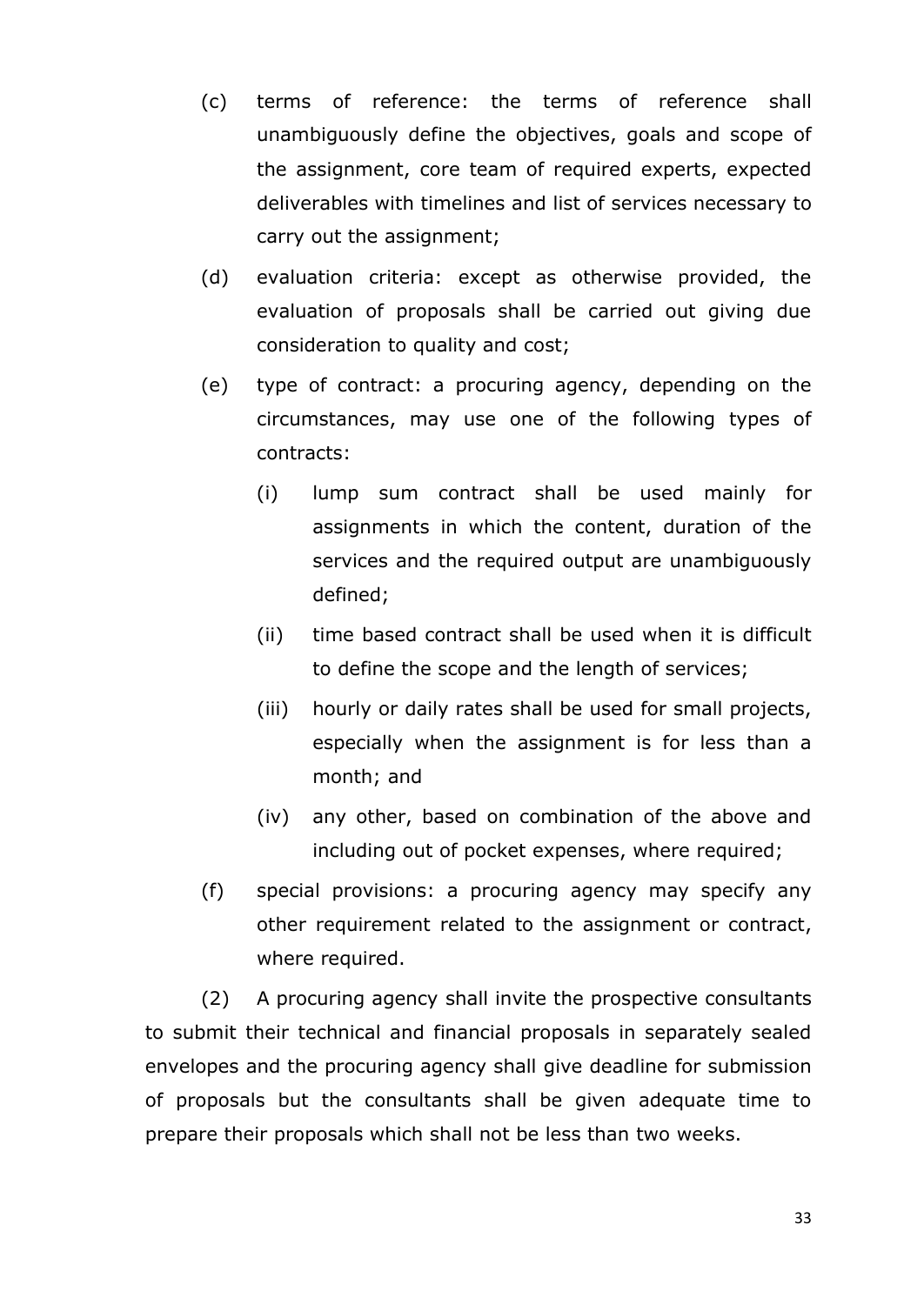<sup>31</sup>[**49.** \*\*\*\*\*\*\*\*\*\*\*\*\*\*\*\*\*\*\*\*\*\*\*\*\*\*\*\*\*\*\*\*\*\*\*\*\*\*\*\*\*\*\*\*\*\*\*\*\*]

**50. Evaluation of quality of consulting services**.– Evaluation criteria for technical evaluation of consultants shall include the following:

- (a) experience: the consultants specialized skills, working on the similar assignment and access to particular technologies related to the assignment;
- (b) financial capability: financial capability of the consultant may be evaluated with a view to ensuring that the consultant can complete the assigned task in a timely manner;
- (c) approach and methodology: the methodology proposed by the consultants shall be evaluated for its innovativeness and soundness;
- (d) quality management: the availability of a wellestablished quality management system may be taken into account for large and complex assignments; and
- (e) staff proposed: qualification and experience of the proposed staff of the consultant in the relevant field.

**51. Association of consultants.** – (1) An association of consultants may take either the form of a joint venture or a subcontract and such association may participate in procurement process with the permission of the procuring agency.

(2) Under a joint venture, all members, if awarded the contract, shall individually sign and be jointly and severally liable for the entire assignment and such an association may be known as a consortium, association or joint venture.

 $\ddot{\phantom{a}}$  $31$  rule 49 omitted vide Notification No.S.O(Cabinet-I)2-9/2015 dated 06.01.2016.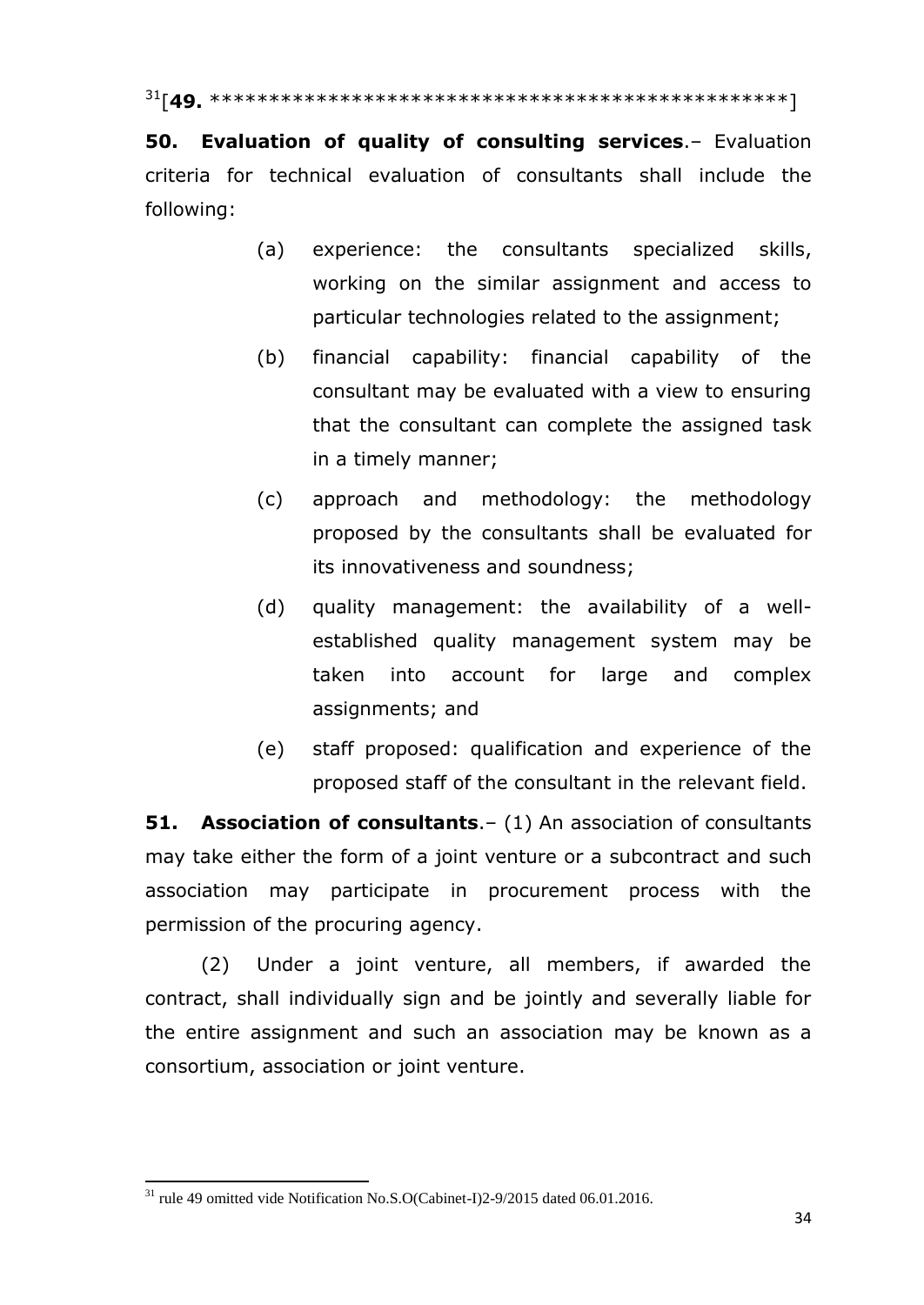**52. Intellectual property rights**.– (1) All documents, reports, designs, research work and all deliverables prepared by the consultant shall become and remain the property of the procuring agency.

(2) Any restrictions on the future use of these documents and software by the consultant shall be specified in the conditions of the contract.

**53. Negotiations**.– (1) Notwithstanding the provision under rule 57, the procuring agency may negotiate with the highest ranked bidder for consultancy regarding methodology, work plan, staffing, contract price and special conditions of the contract.

(2) In case of failure of negotiations, the procuring agency may invite the next ranked bidder.

(3) A committee of the procuring agency shall negotiate with the consultant and negotiation by a single person on behalf of the procuring agency shall not be allowed.

**54. Professional liability of consultant**.– (1) The consultant selected and awarded a contract shall be liable for consequence of errors or omissions on the part of the consultant.

(2) The extent of liability of the consultant shall form part of the contract and such liability shall not be less than remunerations nor it shall be more than twice the remunerations.

(3) The procuring agency may demand insurance on part of the consultant to cover the liability of the consultant and necessary costs shall be borne by the consultant.

(4) The consultant shall be held liable for all losses or damages suffered by the procuring agency on account of any misconduct by the consultant in performing the consulting services.

## **CHAPTER-VIII ACCEPTANCE OF BIDS AND AWARD OF CONTRACTS**

**55. Acceptance of bids**.– Subject to these rules, the bidder with the lowest evaluated bid, if not in conflict with any other law, shall be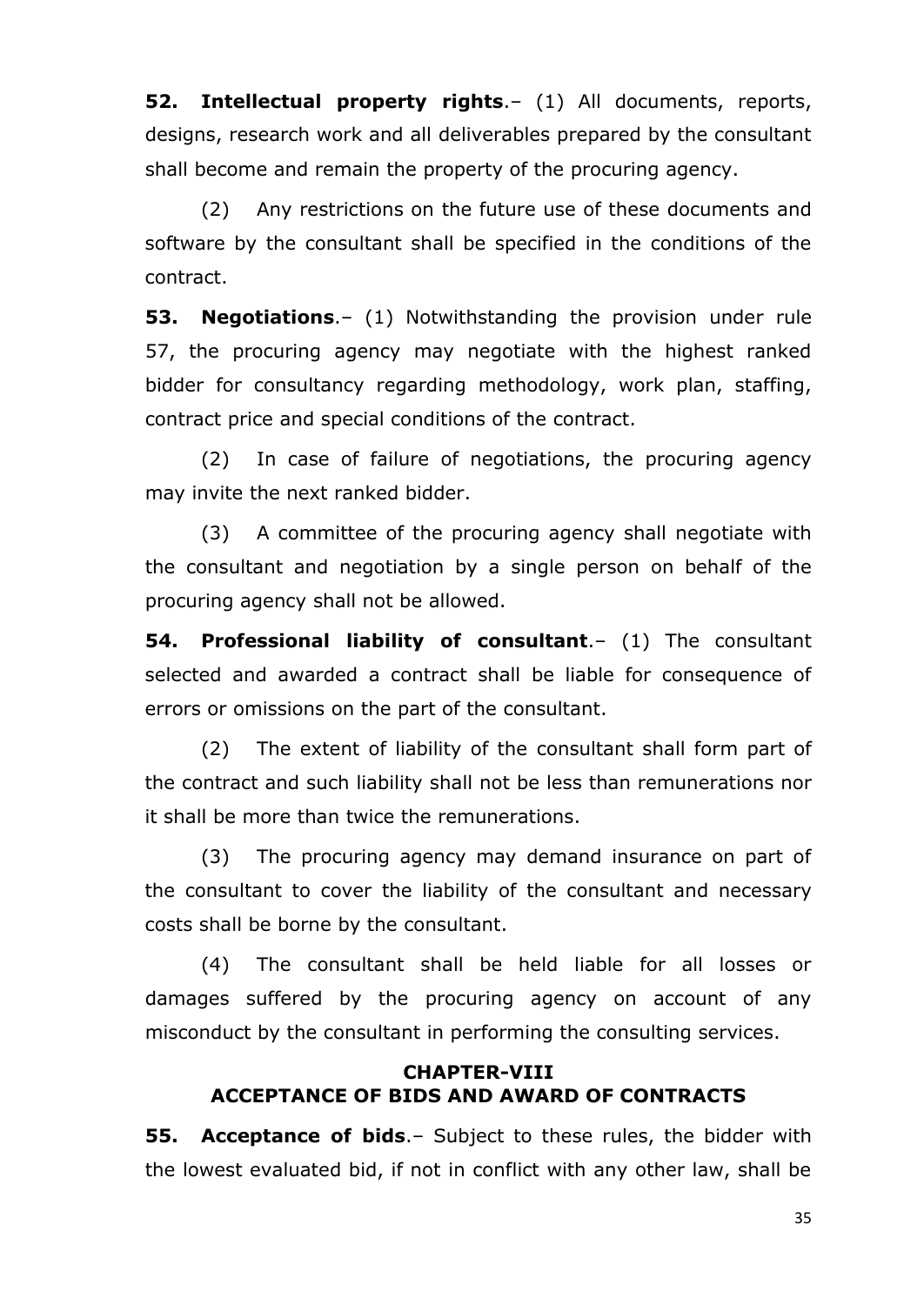awarded the procurement contract within the original or extended bid validity period.

<sup>32</sup> [**55A. Single complying proposal**.- Subject to rule 35, if one complying bid is received, the procuring agency may award the contract to the bidder].

**56. Performance guarantee**.– Where needed and clearly expressed in the bidding documents, the procuring agency shall require the successful bidder to furnish a performance guarantee which shall not exceed ten percent of the contract amount.

**57. Limitation on negotiations**.– (1) Save as otherwise provided in these rules, a procuring agency shall not negotiate with any of the bidders.

(2) In case of goods of highly technical nature, the procuring agency shall ensure that the bidders submit the revised financial bids immediately after opening of the technical bids in the same manner as the earlier financial bids were submitted and the procuring agency shall not allow extra time for submission of revised financial bids by the bidders.

(3) In this rule, the expression "goods of highly technical nature" means all goods including machinery, its parts and microcomponents, industrial, scientific or electronic equipment, plant and tools which are sophisticated in nature costing more than fifty million rupees and procured by adopting the two stages-two envelope procurement procedures.

**58. Confidentiality**.– The procuring agency shall keep all information regarding the bid evaluation confidential until the time of the announcement of the evaluation report.

**59. Alternative methods of procurements**.– A procuring agency may utilize the following alternative methods of procurement of goods, services and works:

 $\ddot{\phantom{a}}$  $32$  after rule 55 rule 55A inserted vide Notification No.S.O(Cabinet-I)2-9/2015 dated 06.01.2016.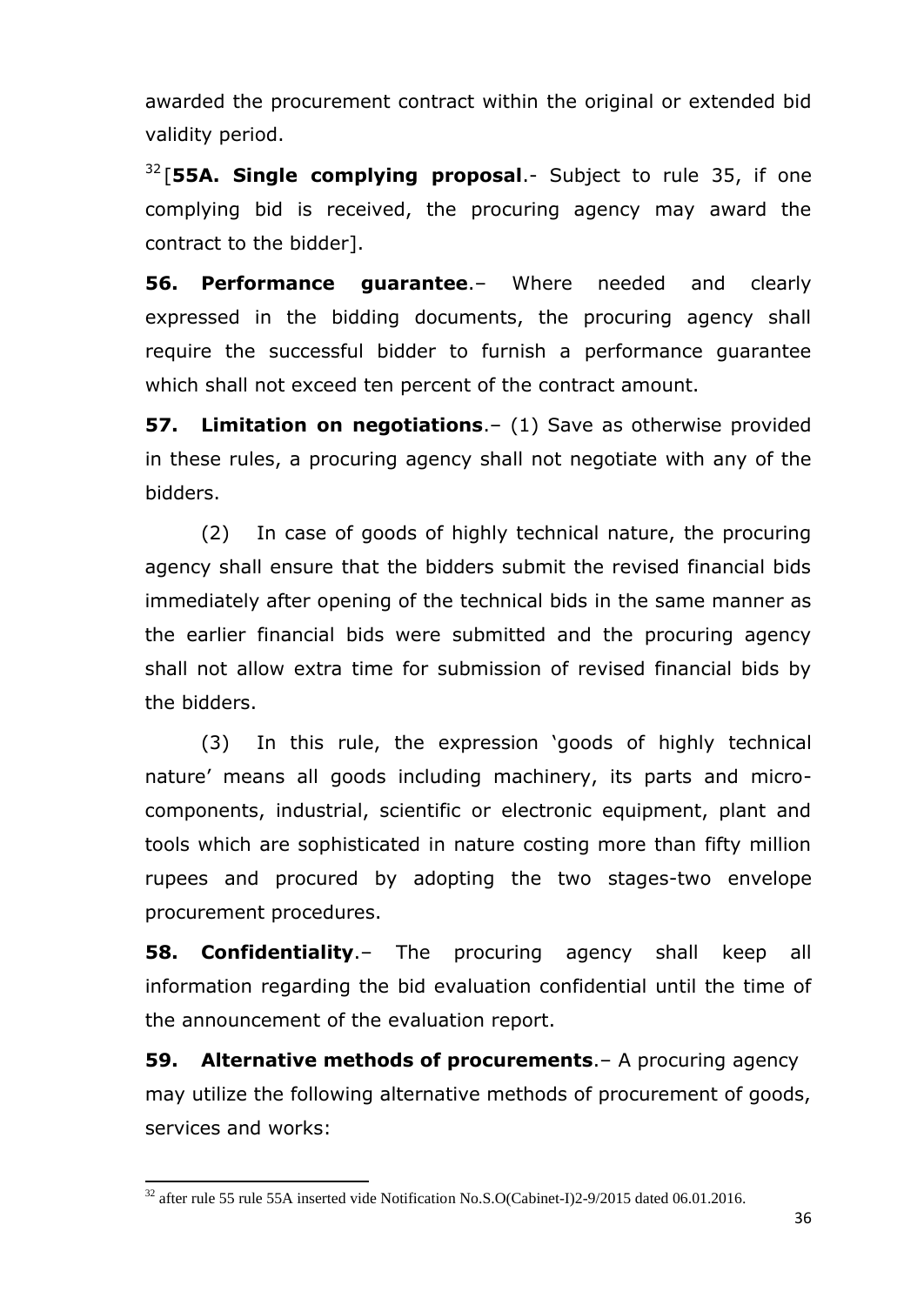- (a) petty purchases: a procuring agency may engage in petty purchases where the object of the procurement is below the financial limit of <sup>33</sup> [**seventy five**] thousand rupees and such procurement shall be exempted from the requirements of bidding or quotation of prices; the procuring agency shall, however, ensure that procurement of petty purchases is in conformity with the principles of procurement;
- (b) petty purchases through quotation:a procuring agency may engage in petty purchases through at least three quotations where the cost of the procurement is more than <sup>34</sup> [**seventy five**] thousand rupees but less than <sup>35</sup>[**two**] hundred thousand rupees and such procurement shall be exempted from the requirements of bidding procedures; the procuring agency shall, however, ensure that such procurement is in conformity with the principles of procurement;
- (c) direct contracting: a procuring agency shall only engage in direct contracting if any of the following conditions exist:
	- (i) the procurement concerns the acquisition of spare parts or supplementary services from original manufacturer or supplier when the same are not available from alternative sources;
	- (ii) only one manufacturer or supplier exists for the required procurement but in such a case, the procuring agency shall specify the appropriate fora which may authorize procurement of proprietary object after due diligence; and
	- (iii) where a change of supplier may result in acquisition of material having different technical specifications or characteristics that may cause incompatibility or disproportionate technical difficulties in operation and

 $\ddot{\phantom{a}}$ 

<sup>&</sup>lt;sup>33</sup> The expression "fifty" substituted with the expression "seventy five" vide Notification No. SO(Cab-I)2-9/2015 dated 17.08.2020

<sup>&</sup>lt;sup>34</sup> The expression "fifty" substituted with the expression "seventy five" vide Notification No. SO(Cab-I)2-9/2015 dated 17.08.2020

<sup>35</sup> The expression "one" substituted with the expression "two" vide Notification No. SO(Cab-I)2-9/2015 dated 17.08.2020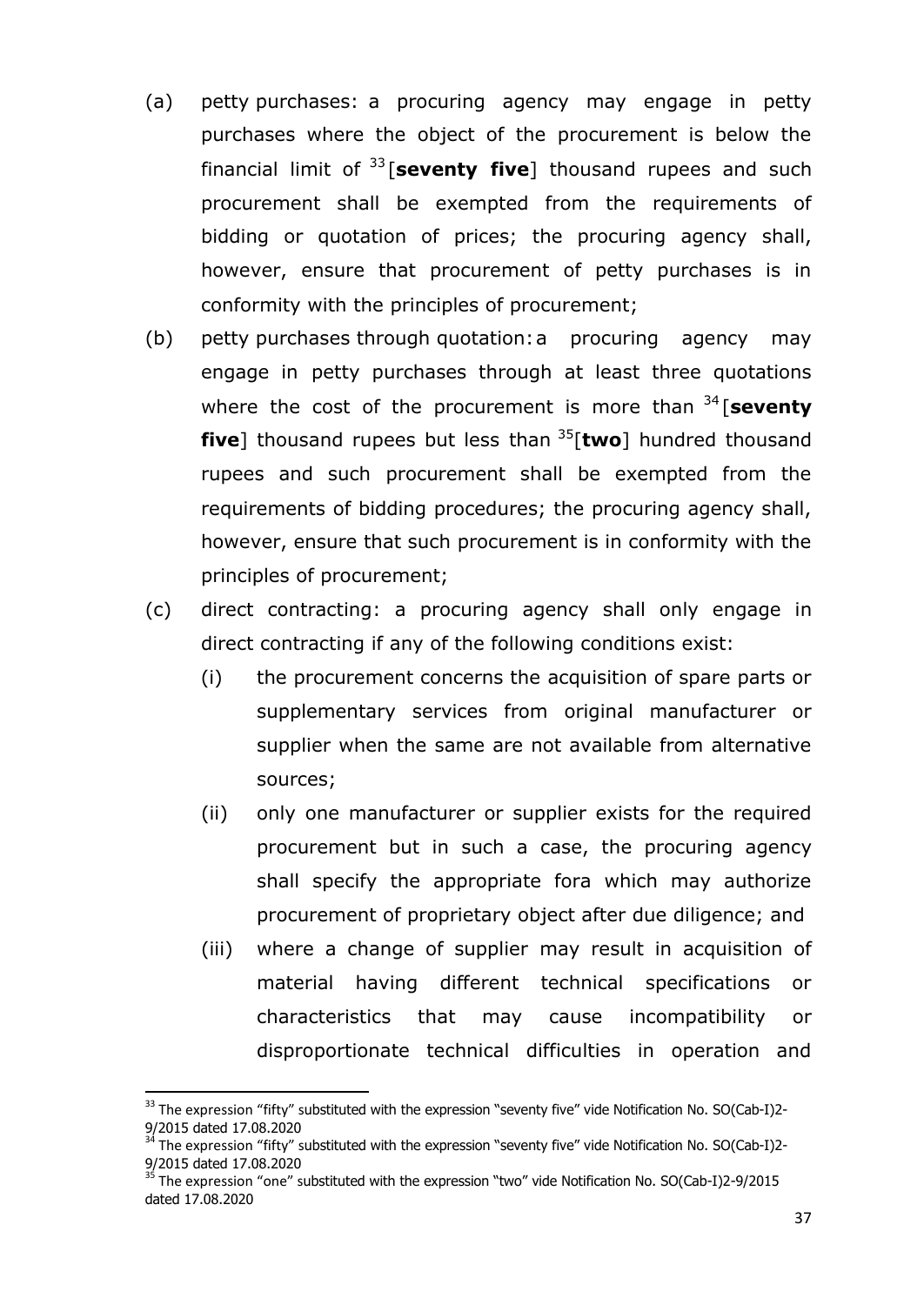maintenance; and the contract does not exceed three years in duration;

- (iv) repeat orders not exceeding fifteen percent of the original procurement;
- (v) in case of an emergency but the procuring agency shall specify appropriate fora vested with necessary authority to declare an emergency;
- (vi) when the price of goods, services or works is fixed by the Government or any other authority, agency or body under the law; and
- (vii) for purchase of motor vehicle from local original manufacturers or their authorized agents at manufacturer"s price.
- (d) negotiated tendering: a procuring agency may engage in negotiated tendering with one or more contractors with or without prior publication of a procurement notification but this procedure shall only be used when:
	- (i) the supplies involved are manufactured purely for the purpose of supporting a specific piece of research or an experiment, a study or a particular development;
	- (ii) for technical or artistic reasons, or for reasons connected with protection of exclusive rights or intellectual property, the supplies may be manufactured or delivered only by a particular supplier;
	- (iii) for reasons of extreme urgency brought about by events unforeseeable by the procuring agency, the time limits laid down for open and limited bidding methods cannot be met, however, the circumstances invoked to justify extreme urgency must not be attributable to the procuring agency; and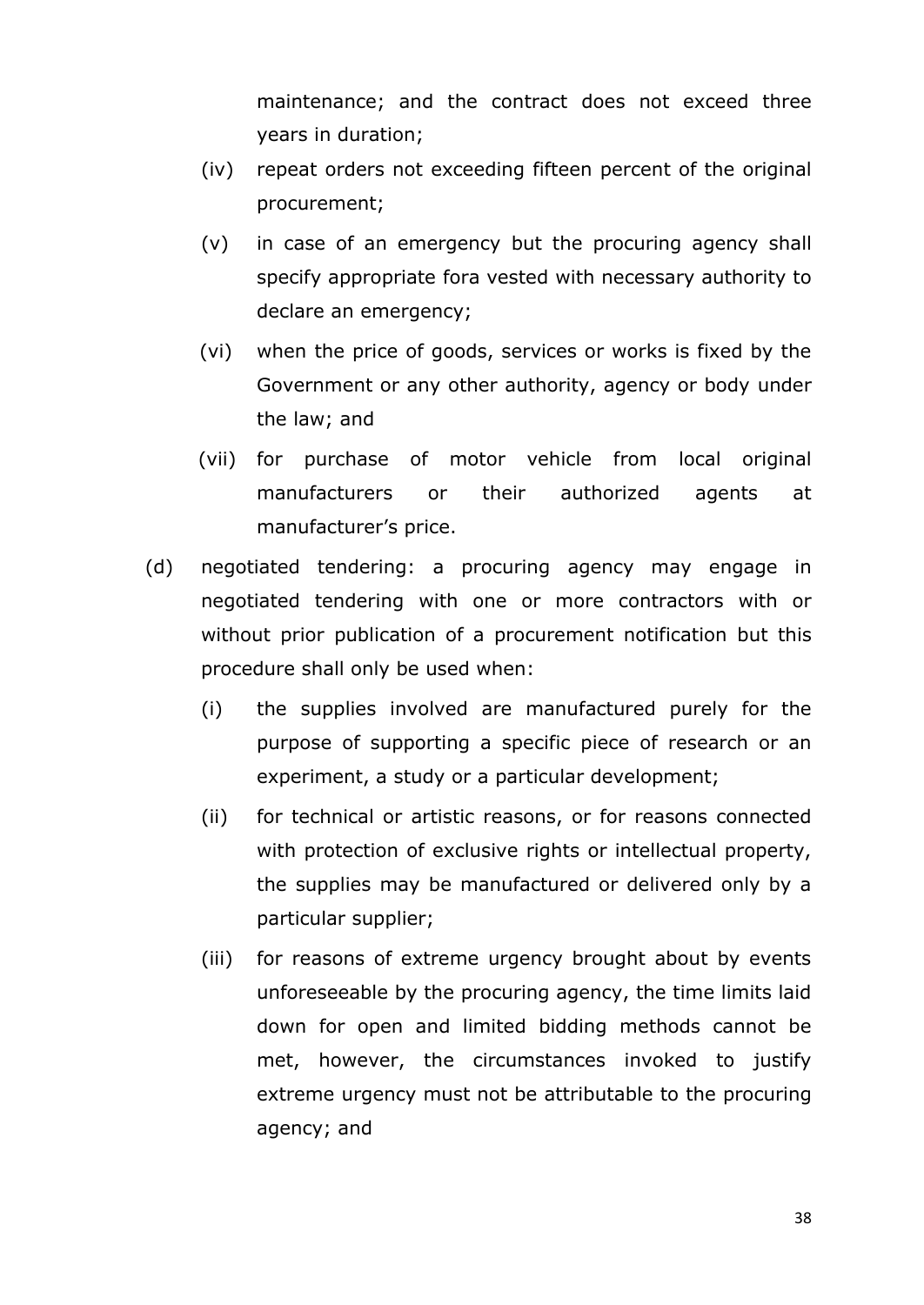(iv) the Provincial Cabinet, for reason to be recorded in writing, approves any specific procurement to be made on urgent basis and shall fix the time for such urgency.

**60. Unsolicited proposal**.– In case of unsolicited proposal received for any engineering, procurement and construction project involving cost of one **thousand** million rupees and above, the procuring agency shall process the proposal to ascertain its viability and after such process if the proposal is found viable, the procuring agency:

- (a) shall advertise the proposal for open competition without disclosing the name of the initiator of unsolicited proposal;
- (b) shall conduct prequalification process;
- (c) shall exempt the initiator of the unsolicited proposal from the prequalification;
- (d) if no other bidder in response to the advertisement submits bid, the procuring agency may award the contract to the initiator of the proposal;
- (e) in case of bidding competition, the initiator of the proposal shall be given first right of refusal if the initiator does not emerge as the lowest bidder; and
- (f) shall award five percent additional weightage to the initiator of the proposal from the combined score of technical and financial evaluation.

<sup>36</sup>[**61. Exemption**.– (1) The Government or the Board shall not **relax** application of these rules for procurement of services.

(2) A procuring agency may directly procure goods from a public sector manufacturing unit on fixed price or negotiated price where value of procurement does not exceed one million rupees.

(3) Where value of goods exceeds one million rupees or in a competitive bidding, the public sector manufacturing unit participating

 $36$  in sub rule (1) the word "exempt" substituted with the word "relax", sub rule (2) and (3) substituted and sub rule (4) inserted vide Notification No.S.O(Cabinet-I)2-9/2015 dated 06.01.2016.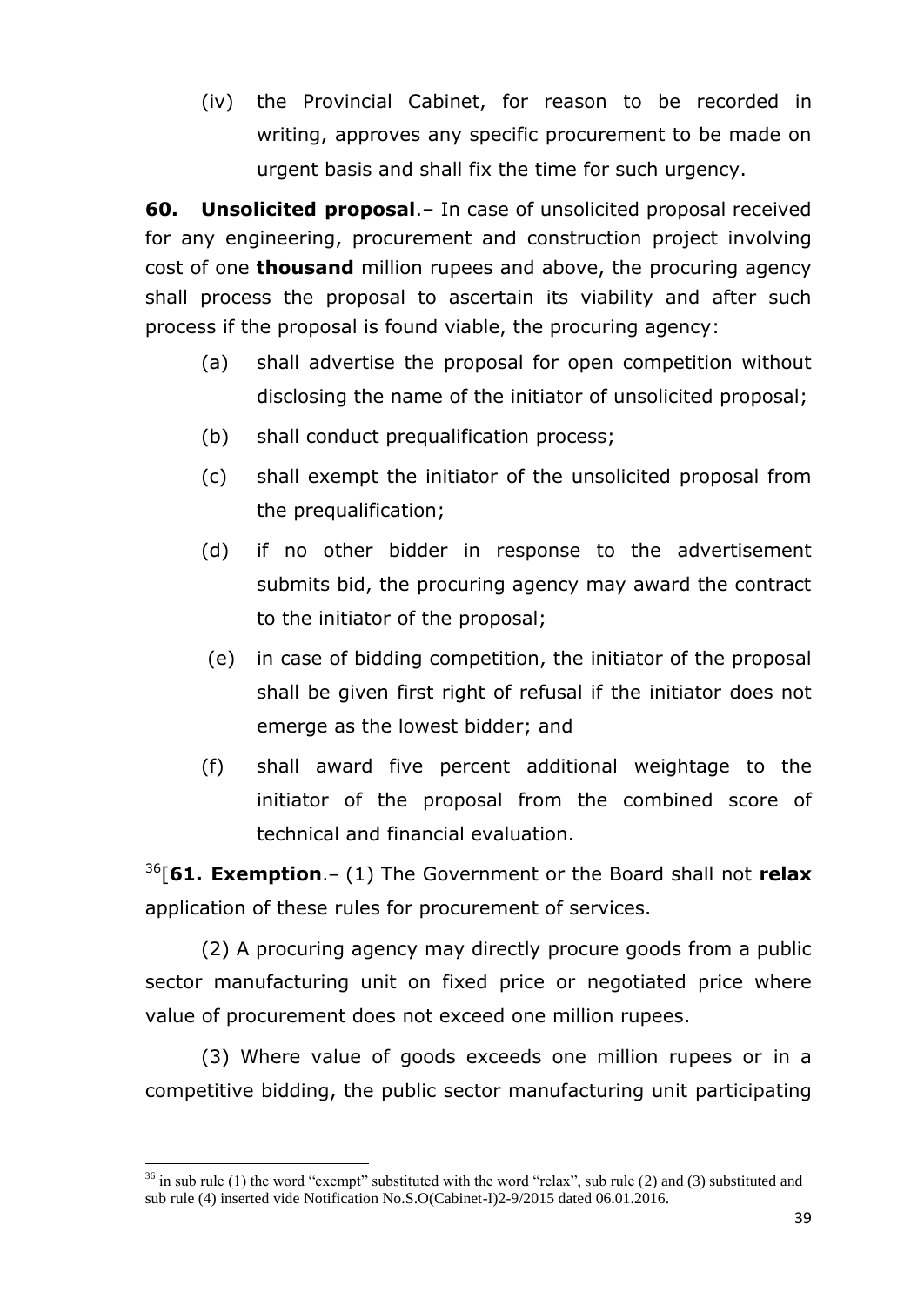in the bid may, within three working days of opening of the bids, match the lowest evaluated bid.

(4) In this rule, public sector manufacturing unit means a manufacturing unit owned or controlled by the Government, Federal Government, local government or by an organization which is owned or controlled by any of these Governments and enlisted on the website of the Authority].

**62. On account payments**.– A procuring agency shall make prompt payments to the contractor against the invoice or running bill on satisfactory performance within the time given in the conditions of the contract which shall not exceed thirty days.

**63. Commencement of procurement contract**.– A procurement contract shall come into force:

- (a) where no formal signing of a contract is required, from the date the notice of the acceptance of the bid or purchase order has been given to the bidder whose bid has been accepted and such notice of acceptance or purchase order shall be issued within a reasonable time; or
- (b) where the procuring agency requires signing of a written contract, from the date on which the signatures of both the procuring agency and the successful bidder are affixed to the written contract and such affixing of signatures shall take place within a reasonable time; and
- (c) where the coming into force of a contract is contingent upon fulfillment of a certain condition or conditions, the contract shall take effect from the date whereon such fulfillment takes place.

**64. Closing of contract**.– (1) Except for defect liability by the contractor, as specified in the conditions of contract, performance of the contract shall be deemed close on the issue of overall delivery certificate or taking over certificate which shall be issued within thirty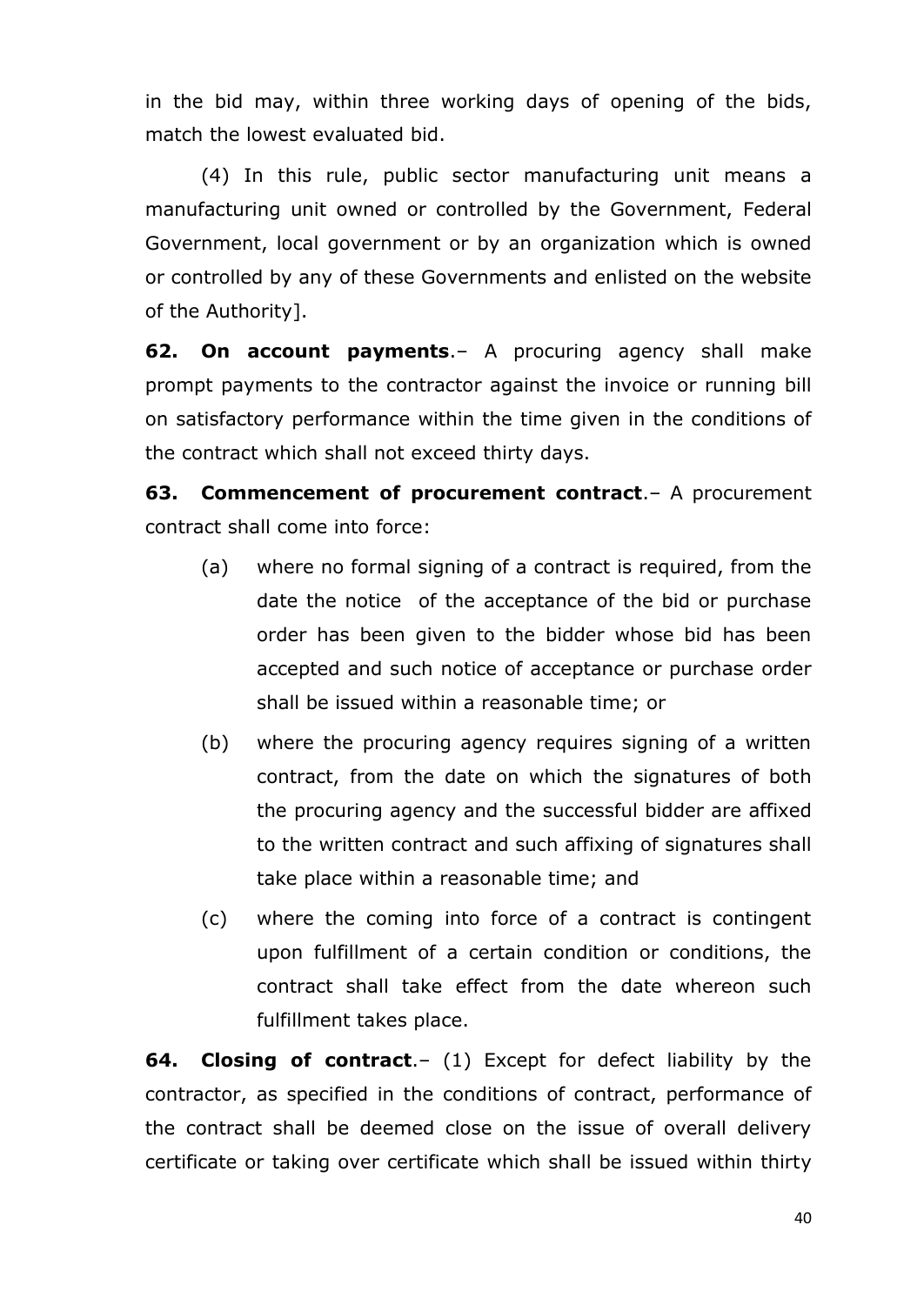days of final taking over of goods or receiving the deliverables or completion of works enabling the contractor to submit final bill.

(2) In case of defect liability, defect liability certificate shall be issued within thirty days of the expiry of the said period enabling the contractor to submit the final bill, except for unsettled claims, which shall be settled through resolution of dispute mechanism provided in the contract.

<sup>37</sup>[**64A. Assignment.**- A procuring agency may assign whole or part of procurement process to another procuring agency with the consent of that other procuring agency].

### **CHAPTER-IX MAINTENANCE OF RECORD AND FREEDOM OF INFORMATION**

**65. Record of procurement**.– (1) A procuring agency shall maintain a record of a procurement along with all associated documents for a minimum period of five years.

(2) Such maintenance of record shall be subject to the regulations framed in this regard from time to time.

**66. Public access and transparency**.– (1) As soon as a contract has been awarded, the procuring agency shall make all documents related to the evaluation of the bid and award of contract public.

(2) Where the disclosure of any information related to the award of a contract is of proprietary nature or where the procuring agency is convinced that such disclosure shall be against the public interest, it may withhold only such information from public disclosure subject to the prior approval of the Authority.

## **CHAPTER-X REDRESSAL OF GRIEVANCES AND SETTLEMENT OF DISPUTES**

**67. Redressal of grievances by the procuring agency**.– (1) The procuring agency shall constitute a committee comprising of odd

 $\ddot{\phantom{a}}$  $37$  after rule 64, the rule 64A inserted vide Notification No.S.O(Cabinet-I)2-9/2015 dated 06.01.2016.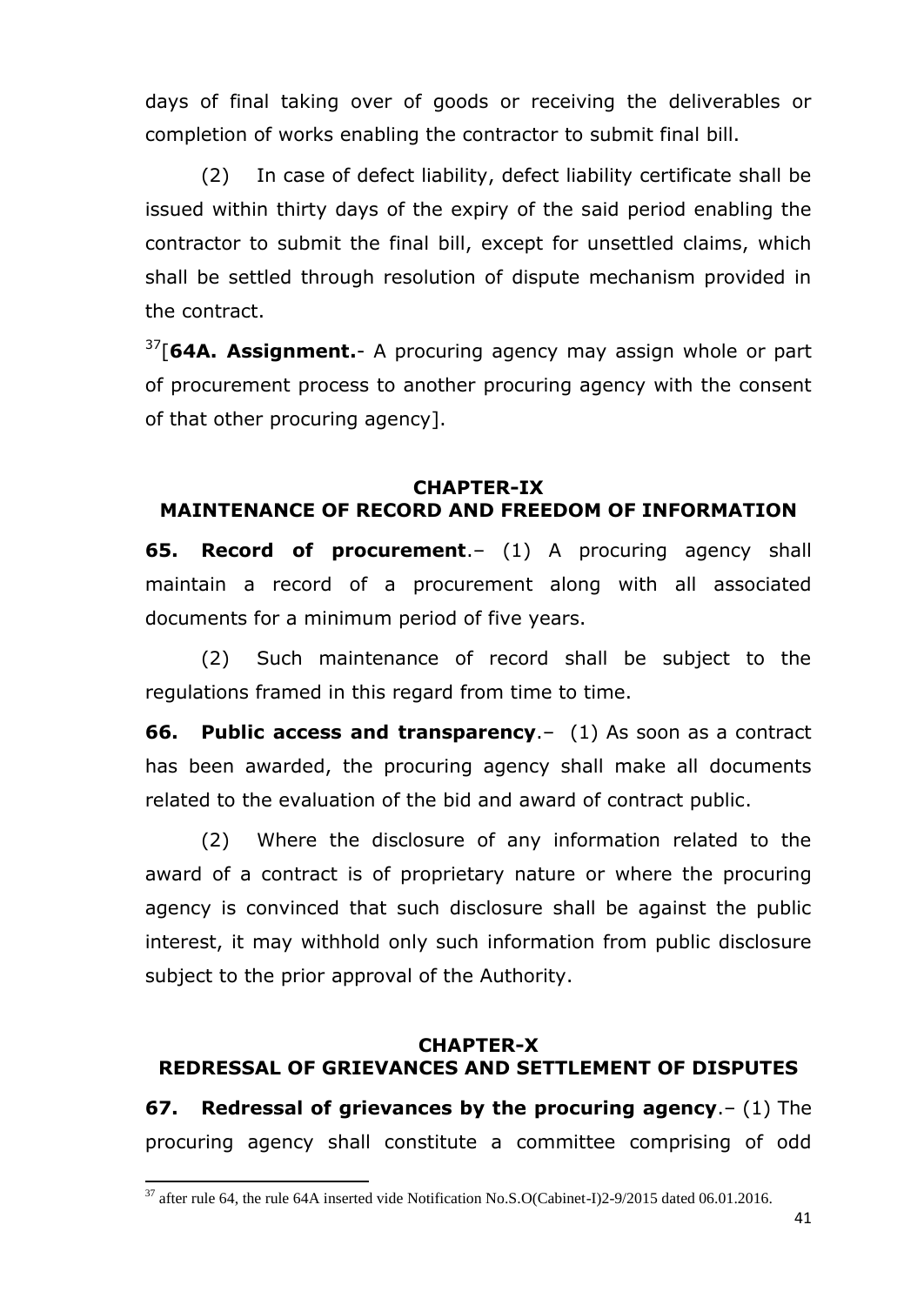number of persons, with proper powers and authorizations, to address the complaints of bidders that may occur prior to the entry into force of the procurement contract.

(2) Any bidder feeling aggrieved by any act of the procuring agency after the submission of his bid may lodge a written complaint concerning his grievances not later than <sup>38</sup> [**ten**] days after the announcement of the bid evaluation report.

(3) The committee shall investigate and decide upon the complaint within fifteen days of the receipt of the complaint.

(4) Mere fact of lodging of a complaint shall not warrant suspension of the procurement process.

**68. Arbitration**.– (1) After coming into force of the procurement contract, disputes between the parties to the contract shall be settled through mediation or arbitration.

(2) The procuring agency shall provide for a method of mediation or arbitration or both in the procurement contract.

**69. Mis-procurement**.– Any violation of these rules shall be treated as mis-procurement.

**70. Repeal**.– The Punjab Procurement Rules, 2009 issued vide notification No.MD(PPRA)2-1/2010 are hereby repealed.

 $\ddot{\phantom{a}}$ 

<sup>&</sup>lt;sup>38</sup> substituted vide Notification No. ADMN(PPRA)10-2/2014 dated 11.03.2014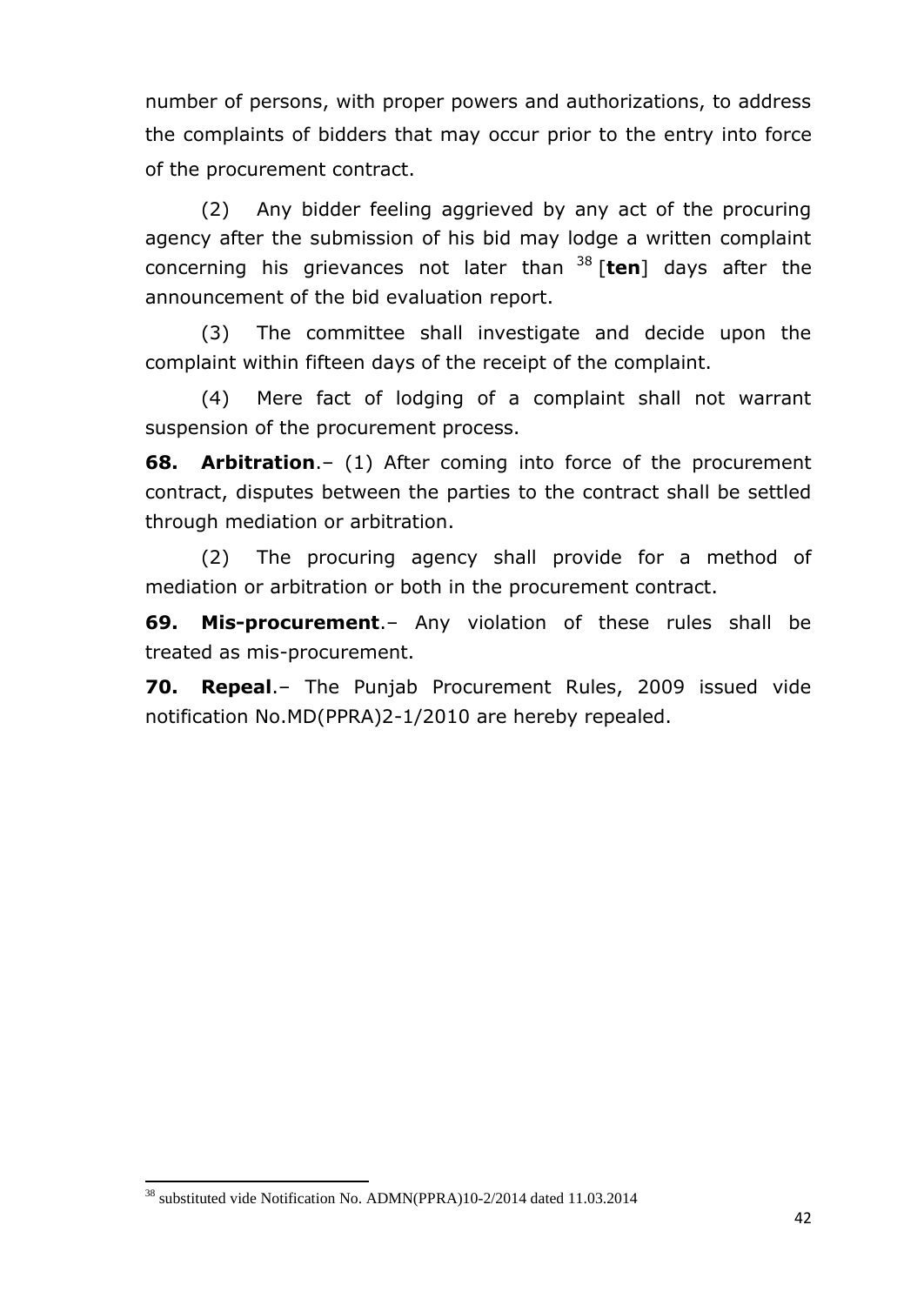# <sup>39</sup>[**SCHEDULE**

{see sub-rule  $(6)$  of rule 21}

## **BLACKLISTING MECHANISM OR PROCESS**

- 1. The procuring agency may, on information received from any resource, issue show cause notice to a bidder or contractor.
- 2. The show cause notice shall contain:
	- (a) precise allegation, against the bidder or contractor;
	- (b) the maximum period for which the procuring agency proposes to debar the bidder or contractor from participating in any public procurement of the procuring agency; and
	- (c) the statement, if needed, about the intention of the procuring agency to make a request to the Authority for debarring the bidder or contractor from participating in public procurements of all the procuring agencies.
- 3. The procuring agency shall give minimum of seven days to the bidder or contractor for submission of written reply of the show cause notice.
- 4. In case, the bidder or contractor fails to submit written reply within the requisite time, the procuring agency may issue notice for personal hearing to the bidder or contractor/ authorize representative of the bidder or contractor and the procuring agency shall decide the matter on the basis of available record and personal hearing, if availed.
- 5. In case the bidder or contractor submits written reply of the show cause notice, the procuring agency may decide to file the matter or direct issuance of a notice to the bidder or contractor for personal hearing.
- 6. The procuring agency shall give minimum of seven days to the bidder or contractor for appearance before the specified officer of the procuring agency for personal hearing.
- 7. The procuring agency shall decide the matter on the basis of the available record and personal hearing of the bidder or contractor, if availed.

 $\ddot{\phantom{a}}$  $39$  Schedule added after rule 70 vide Notification No.S.O(Cabinet-I)2-9/2015 dated 06.01.2016.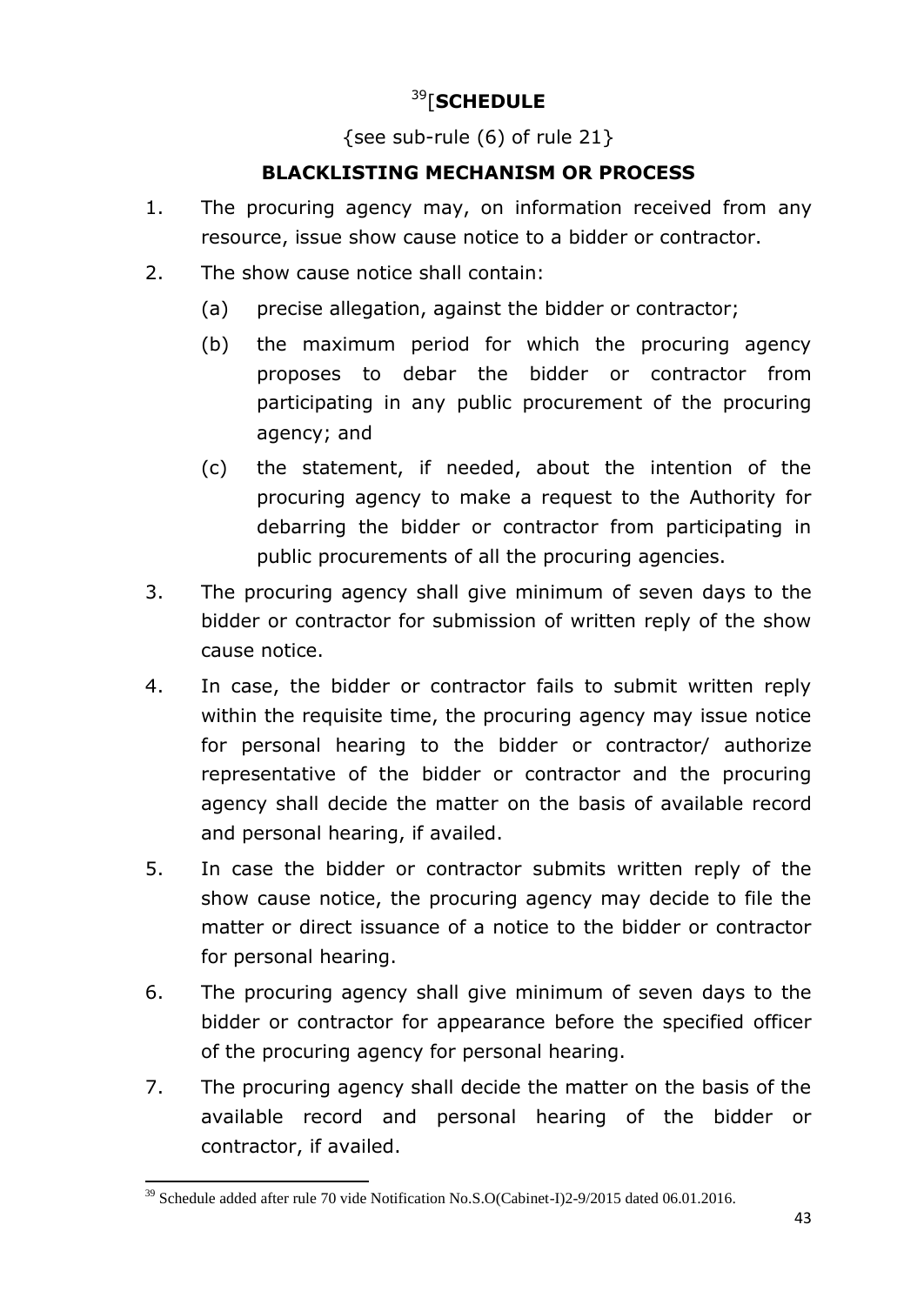- 8. The procuring agency shall decide the matter within fifteen days from the date of personal hearing unless the personal hearing is adjourned to a next date and in such an eventuality, the period of personal hearing shall be reckoned from the last date of personal hearing.
- 9. The procuring agency shall communicate to the bidder or contractor the order of debarring the bidder or contractor from participating in any public procurement with a statement that the bidder or contractor may, within thirty days, prefer a representation against the order before the Managing Director of the Authority.
- 10. The procuring agency shall, as soon as possible, communicate the order of blacklisting to the Authority with the request to upload the information on its website.
- 11. If the procuring agency wants the Authority to debar the bidder or contractor from participating in any public procurement of all procuring agencies, the procuring agency shall specify reasons for such dispensation.
- 12. The Authority shall immediately publish the information and decision of blacklisting on its website.
- 13. In case of request of a procuring agency under para 11 or representation of any aggrieved person under rule 21, the Managing Director shall issue a notice for personal hearing to the parties and call for record of proceedings of blacklisting. The parties may file written statements and documents in support of their contentions.
- 14. In case of representation of any aggrieved person or procuring agency under rule 21, the Chairperson shall issue a notice for personal hearing to the parties and may call for the record of the proceedings. The parties may file written statements and documents in support of their contentions.
- 15. In every order of blacklisting under rule 21, the procuring agency shall record reasons of blacklisting and also reasons for short, long or medium period of blacklisting.
- 16. The Authority shall upload all the decisions under rule 21, available with it, on its website. But the name of a bidder or